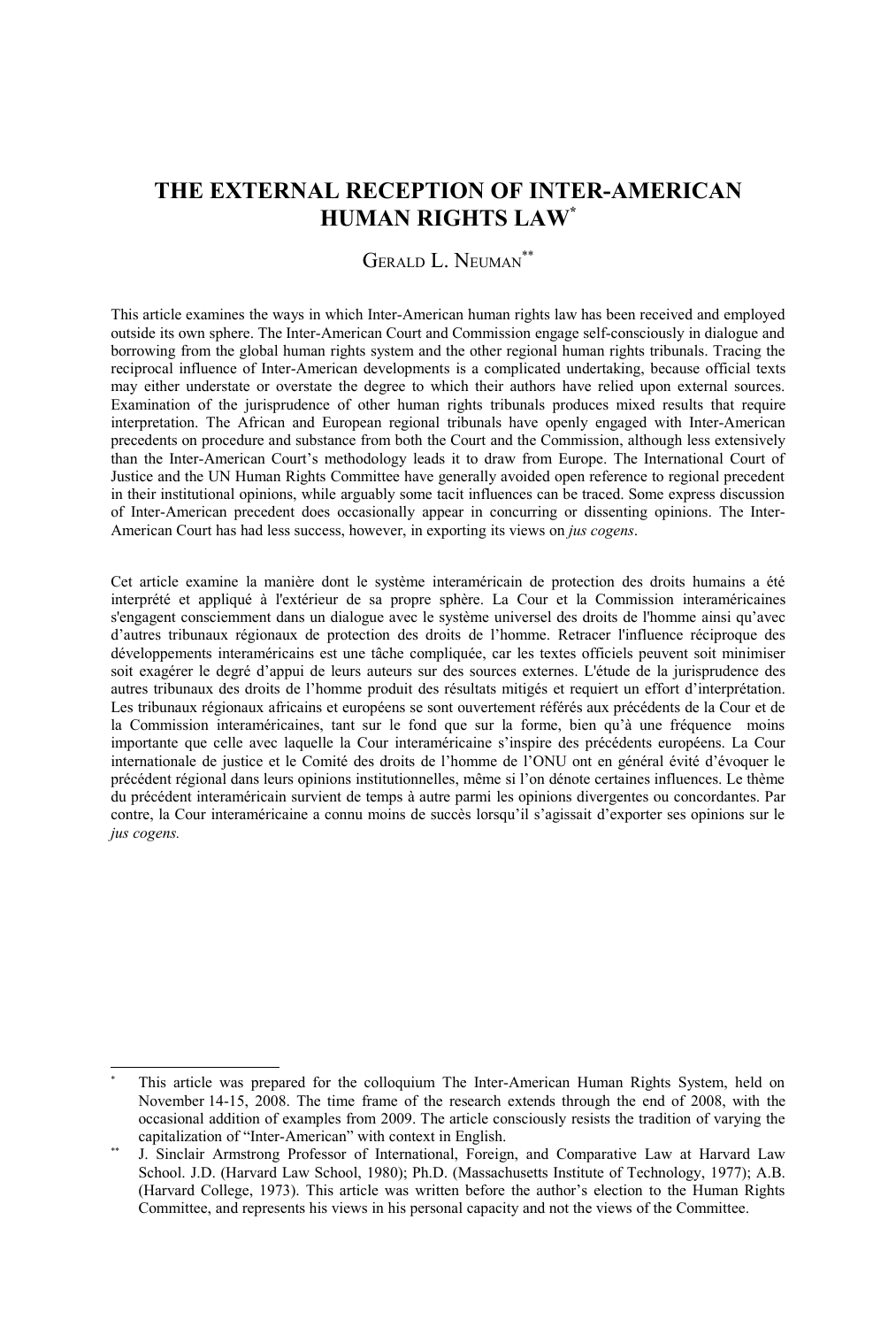This article examines the ways in which Inter-American human rights law has thus far been received and employed outside its own sphere, by actors in the global human rights system and the other regional systems. The Inter-American human rights system interacts closely with international law and international human rights law more generally. The Inter-American Court of Human Rights borrows heavily, though selectively, from other human rights regimes. The question here is what those regimes have borrowed in return.

The article begins with a brief description of the context of cross-system dialogue and the difficulty of demonstrating its effects. Then it discusses major examples in which other regional or global bodies have, or arguably have, drawn on the Inter-American system's contributions. Without trying to be comprehensive, it illustrates the range of direct and indirect, open and tacit ways in which Inter-American interpretations of human rights norms have been employed externally, as well as some instances in which they have been rejected. The article ends with some tentative conclusions.

# **I. The Inter-American System in the International Process of Norm Diffusion**

The Inter-American human rights system includes both institutions and instruments. The focus in this chapter will be on the *American Convention on Human*  $Right$ s (the *Convention*),<sup>[1](#page-1-0)</sup> the *American Declaration of the Rights and Duties of Man*,<sup>[2](#page-1-1)</sup> and their principal interpreters, the Inter-American Court of Human Rights (the Court) and the Inter-American Commission on Human Rights.<sup>[3](#page-1-2)</sup> The *Convention*, the Court and the Commission each have substantive and procedural dimensions—the individual human rights norms and their interpretations, and the structures and procedural rules for their implementation. As later examples will illustrate, bodies in other regions have taken notice of both the substance and the procedure of the Inter-American system.

The international human rights regime forms a loosely structured system of interrelated and mutually influencing global and regional subsystems, resting on different bases of political authority and producing a wide range of texts with varying

<span id="page-1-0"></span><sup>1</sup> *American Convention on Human Rights*, 22 November 1969, O.A.S.T.S. No. 36 (entered into force 18 July 1978) [*Convention*].

<span id="page-1-1"></span><sup>2</sup> OAS, General Assembly, *American Declaration of the Rights and Duties of Man*, OR OEA/Ser.L/V/II.82/Doc. 6, rev. 1 (1992) at 25 [*Declaration*].

<span id="page-1-2"></span><sup>3</sup> A fuller inquiry would extend to other instruments such as the *Protocol of San Salvador on Economic, Social and Cultural Rights*; the *Inter-American Convention to Prevent and Punish Torture*; the *Inter-American Convention on the Prevention, Punishment and Eradication of Violence against Women*; the *Inter-American Convention on Forced Disappearance of Persons*; and the *Inter-American Convention on the Elimination of All Forms of Discrimination Against Persons with Disabilities*. It would also address other OAS human rights bodies, such as the Inter-American Commission on Women and the Inter-American Council for Integral Development, and the principal political organs of the OAS. Outside the region, however, the best known components of the system are the *Convention*, the Inter-American Court and the Inter-American Commission.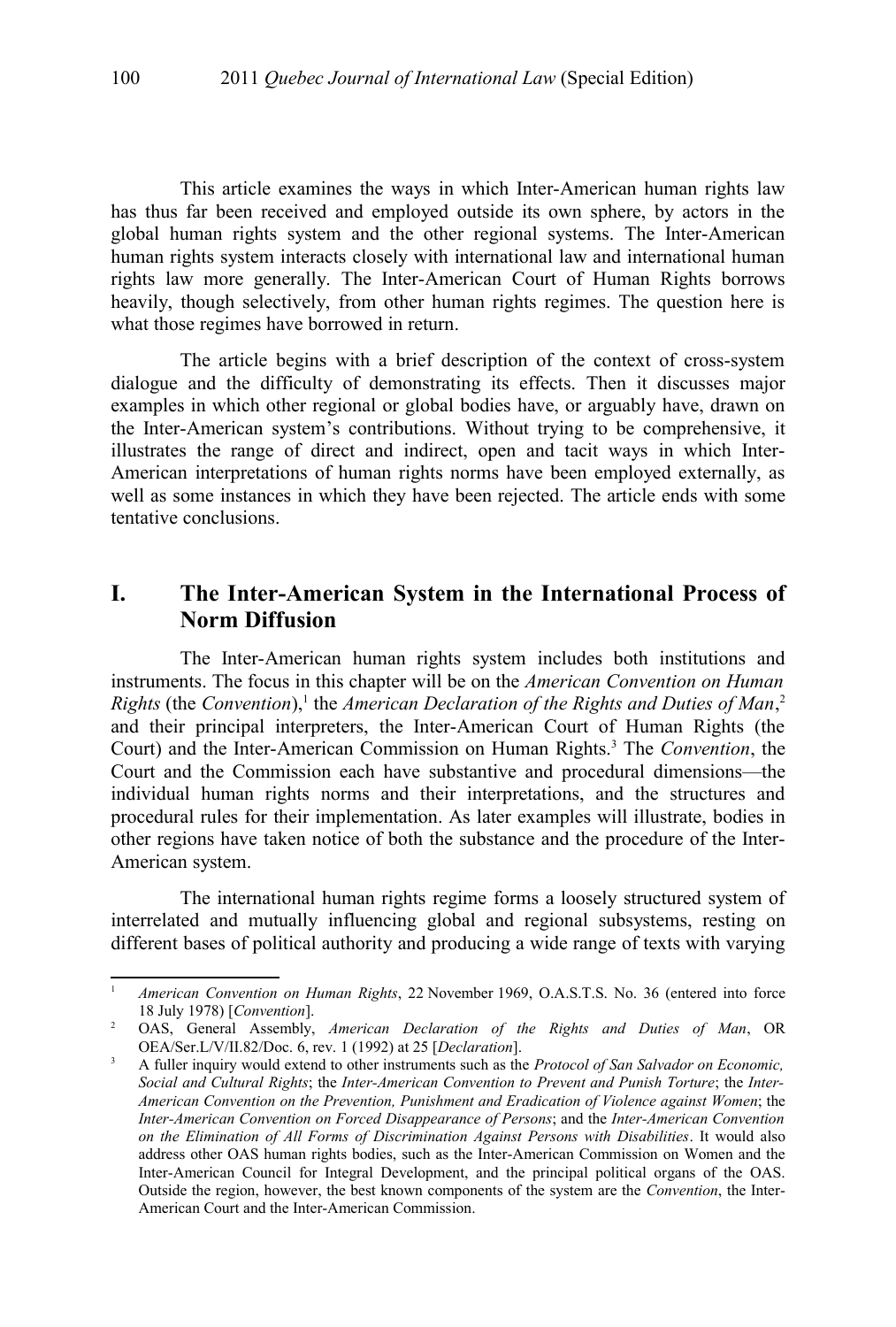normative force. Propositions about human rights appearing in one text may reappear, whether intact, modified, or discussed and rejected, in a later text issued by a different source. The later text may also have a different normative quality: binding "hard law" rules in one system may be repeated as persuasive "soft law" principles in another; "soft law" may be converted into "hard law"; and proposals or arguments may be adopted as either "soft law" or "hard law" by an actor authorized to do so.

In this process of diffusion and adaptation of norms certain actors are privileged, having been granted authority within a subsystem to raise the level of legal force ascribed to a norm. Their choices have *internal* consequences within their subsystem, and may also carry *external* influence in other systems. The endorsement of a norm by such an actor may increase the attention that it receives elsewhere; the reasons that the actor gives for endorsing the norm may help persuade others to adopt it; the demonstrated efficacy of the norm in one subsystem may inform the choices made in other subsystems; or the fact that the norm has been adopted within one subsystem may induce other actors who are pursuing a deliberate practice of coordination to adopt it as well.

Thus, an official body makes external "contributions" to the broader system both by originating ideas and by endorsing and amplifying the ideas proffered by others. The latter sort of contribution is more frequent in the densely populated world of human rights advocates and experts. Tracing these processes of diffusion is not a simple matter. Sometimes a court or body borrows a norm from another body and provides a citation to the source in its opinion or report. At other times the borrower omits the citation, whether in the belief that identifying the source would not add significantly to the persuasiveness of the opinion, or from concern that the legitimacy of its decision would be lessened for a relevant audience by the mention of the source. Conversely, sometimes the citation of a similar principle in a different system does not reflect a borrowing at all, but rather the marshalling of additional argumentation in favour of a norm that the author of the opinion has independently adopted on a prior occasion.

Inquiries like the present one therefore risk conflating citations with influence, and committing the fallacy *post hoc*, *propter hoc*. Citations may be decorative or rhetorical rather than causal; borrowings may be overdetermined in situations where multiple sources are cited; and the absence of express reference does not demonstrate lack of influence.<sup>[4](#page-2-0)</sup>

Interpretation of overall patterns raises another difficulty due to the limited accessibility of documentation. When another tribunal fails to mention a relevant Inter-American precedent, it is usually unclear whether the tribunal made a deliberate choice to omit mention, or was unaware of the precedent. Systematic examination of parties' submissions to the tribunal might shed light on the rate of silent rejection, although it would not reach the tribunal's independent knowledge. Absent information of this kind, it is not possible to draw firm conclusions about the comparative rate of success of arguments from one system in another.

<span id="page-2-0"></span>See e.g. Anne-Marie Slaughter, "A Typology of Transjudicial Communication" (1994) 29 U. Rich. L. Rev. 99 at 118-119.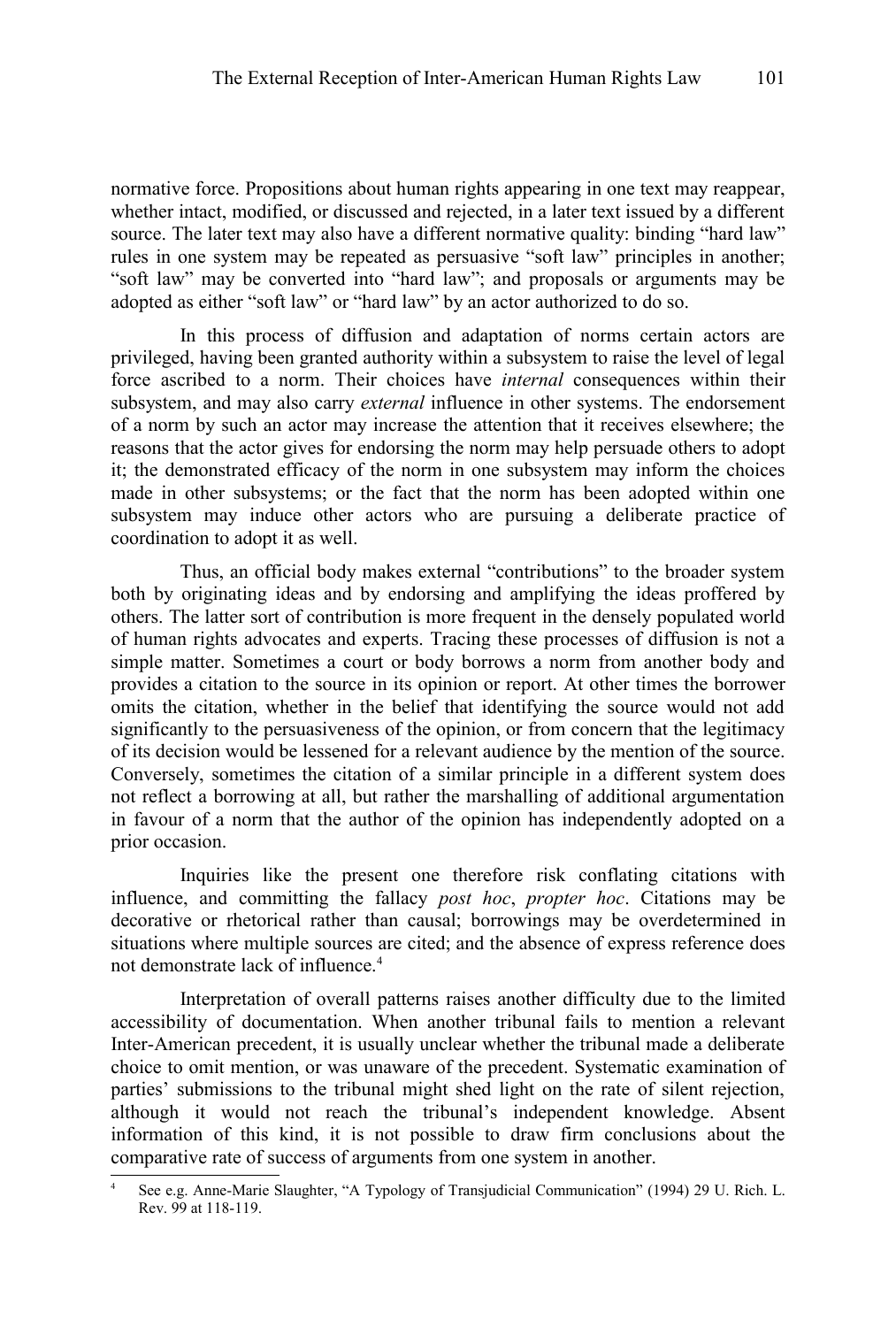Arguments of parties are only one means by which knowledge is transmitted from one subsystem to another. Relevant information may be actively sought through the independent research of tribunal members, or of their assisting legal staff. The Internet, of course, has facilitated this process. Human rights experts meet in a variety of forums, including some designed for interchange among regional tribunals.

Another possible vector of transmission involves the movement of personnel from the Inter-American system to other portions of the international human rights system, or of global governance more generally. Prominent examples involve the International Court of Justice (ICJ) and the United Nations Human Rights Committee (HRC), the expert treaty body that monitors compliance with the *International Covenant on Civil and Political Rights*. [5](#page-3-0) For instance, Andrés Aguilar Mawdsley served on the Inter-American Commission (1972-1985) and on the HRC (1981-1988 —thus in part, simultaneously), before becoming a Judge of the ICJ (1991-1995). Thomas Buergenthal served on the Inter-American Court (1979-1991), and then on the HRC (1995-1999) before joining the ICJ in 2000; Marco Tullio Bruni Celli moved from the Inter-American Commission (1986-1993) to the HRC (1993-1996); Cecilia Medina Quiroga was an expert on the Inter-American system before she joined the HRC (1995-2002), and then the Inter-American Court (2004-2009); and Antônio Augusto Cançado Trindade was a dominant presence on the Inter-American Court (1995-2006) prior to joining the ICJ in 2009. Jurists who move from one system to another may bring both the specific knowledge that they acquired during their years of service and a more general receptivity to later developments in the system; any resulting transfer of norms may be explicit or unacknowledged.

Bearing in mind then that the significance of cross-system references and parallels may vary and may be difficult to demonstrate, one can find examples of external attention to Inter-American interpretations of human rights by a wide variety of global, regional, and national actors. These range from the regional human rights courts and commissions and the international criminal tribunals,<sup>[6](#page-3-1)</sup> to United Nations

<span id="page-3-0"></span><sup>5</sup> *International Covenant on Civil and Political Rights*, 19 December 1966, 999 U.N.T.S. 171 (entered into force 23 March 1976) [ICCPR].

<span id="page-3-1"></span><sup>6</sup> See e.g. *Prosecutor v. Ahmad Muhammad Harun ("Ahmad Harun") and Ali Muhammad Ali Abd-Al-Rahman*, ICC-02/05-01/07, Decision on the Prosecution Application under Article 58(7) of the Statute (27 April 2007) at para. 28 and note 22 (International Criminal Court, Pre-Trial Chamber I), citing *European Convention on Human Rights*, article 5(1)(c), and Inter-American Court of Human Rights cases, including *Bámaca-Velásquez v. Guatemala* (2000), Inter.-Am. Ct. H.R. (Ser. C) No. 70 regarding reasonable grounds for pretrial detention. See also *Prosecutor v. Justin Mugenzi et al.*, ICTR-99-50-I, Decision on Justin Mugenzi's Motion for Stay of Proceedings or in the Alternative Provisional Release (Rule 65) and in Addition Severance (Rule 82(B)) (8 November 2002) at para. 33 (International Criminal Tribunal for Rwanda, Trial Chamber II), citing *Firmenich v. Argentina* (1989), Inter.-Am. Comm. H.R., No. 17/89, Annual Report of the Inter-American Commission on Human Rights: 1988-1989, OEA/Ser.L/V/II.76/doc.10.037, along with European Court of Human Rights and Human Rights Committee decisions on standards for evaluating unreasonable delay in a criminal trial. See also *Prosecutor v. Issa Hassan Sesay, Morris Kallon and Augustine Gbao (RUF Case)*, SCSL-04- 15-T, Trial Judgment (2 March 2009) at para. 86 (Special Court for Sierra Leone, Trial Chamber I), citing the Inter-American Commission's decision in *Juan Carlos Abella v. Argentina* (1997), Inter.- Am. Comm. H.R. No. 55/97, Annual Report of the Inter-American Commission on Human Rights: 1997, OEA/Ser.L/V/II.98 Doc. 6 rev., for the proposition that under international humanitarian law, civilians who take a direct part in hostilities can lawfully be targeted only during the period of their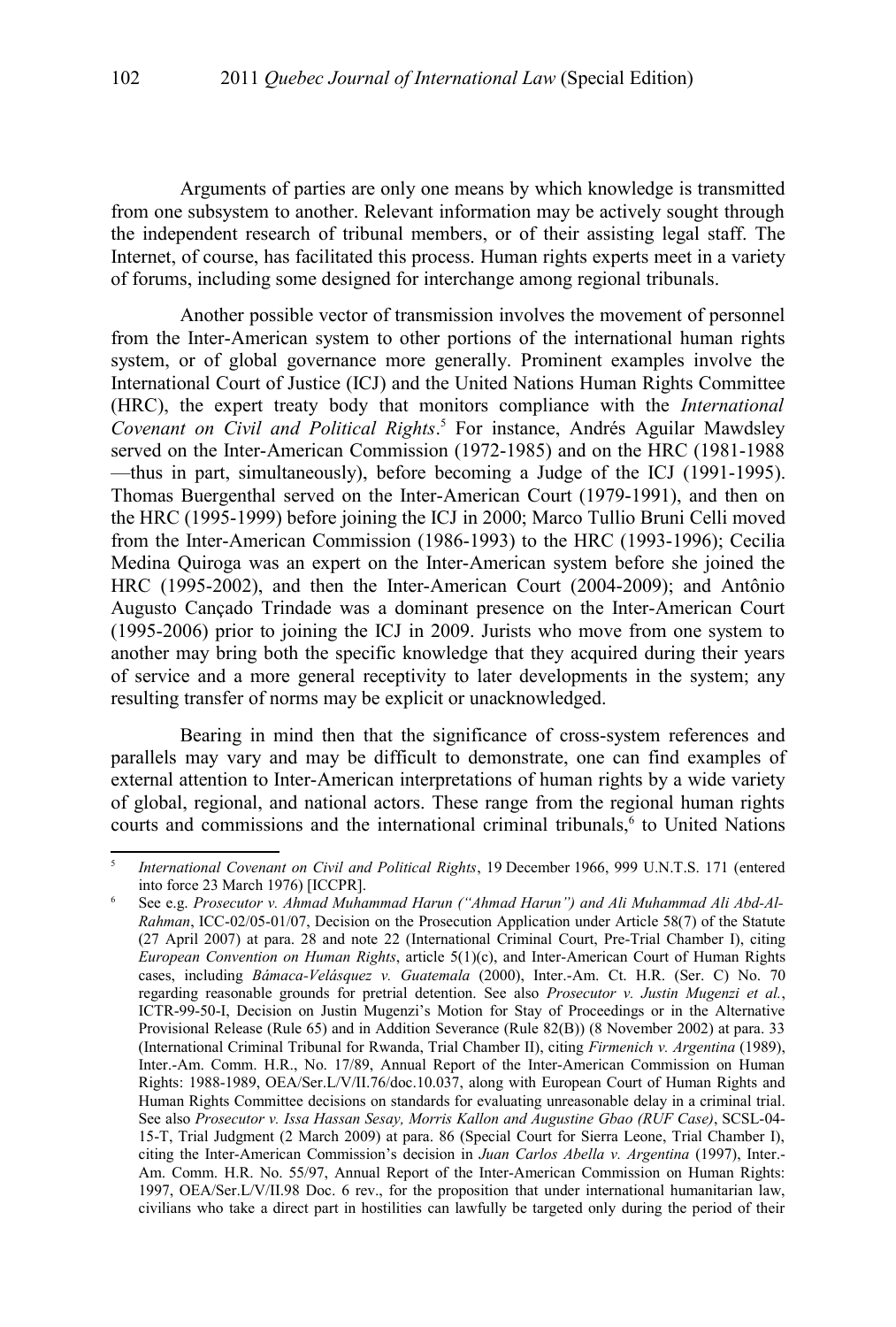human rights experts,<sup>[7](#page-4-0)</sup> individual judges of the ICJ, $^8$  $^8$  the European Committee of Social Rights,<sup>[9](#page-4-2)</sup> the Supreme Court of India,<sup>[10](#page-4-3)</sup> and the Constitutional Court of South Africa.<sup>[11](#page-4-4)</sup> The following discussion will focus primarily on the global and regional human rights regimes.

## **II. Formal Status and Regional Interaction**

The Inter-American system enjoys a status of formal parity in the comprehensive global analysis of human rights standards and procedures. There are three regional systems, the African, Inter-American, and European, and (until the African regional court becomes fully operative) two regional human rights courts. As a matter of the sovereign equality of the states of all regions and the need for universality of human rights, the systems are equivalent.

At the same time, certain asymmetries are apparent. The European Court of Human Rights (European Court) delivered its 10 000<sup>th</sup> judgment in September 2008.<sup>[12](#page-4-5)</sup> The Inter-American Court issued its 200<sup>th</sup> judgment in a contentious case in July 2009.[13](#page-4-6) For many issues of human rights, the European Court had a significant body

<span id="page-4-0"></span>direct participation. See below section IV(C).

 $7$  See below sections III(B) and III(C).

<span id="page-4-1"></span><sup>8</sup> *See infra* notes [116](#page-23-0) and [132.](#page-25-0)

<span id="page-4-2"></span><sup>9</sup> *Marangopoulos Foundation for Human Rights (MFHR) v. Greece*, No. 30/2005, Decision on the Merits, European Committee of Social Rights [2006] at para. 196, citing European, African, Inter-American, and UN sources for the right to a healthy environment, including the Inter-American Commission's *Report on the Situation of Human Rights in Ecuador*, OR OEA/Ser.L/V/II.96/doc.10 rev. 1 (1997). The European Committee on Social Rights is the monitoring body of the Council of Europe for the *European Social Charter*.

<span id="page-4-3"></span><sup>10</sup> *A.P. Pollution Control Board II v. Prof. M.V Nayudu (Retd.) and Ors*. [2000] I.N.S.C. 679 (Supreme Court of India), citing *Coulter et al. v. Brazil* (1985), Inter.-Am. Comm. H.R. No. 12/85, Annual Report of the Inter-American Commission on Human Rights: 1984-1985*,* OEA/Ser.L/V/II.66/doc.10 rev. 1, along with European and other national sources, as support for the proposition that failure to take measures to prevent environmental damage violates the right to life. This case is discussed in Eyal Benvenisti, "Reclaiming Democracy: The Strategic Uses of Foreign and International Law by National Courts" (2008) 102 Am. J. Int'l L. 241 at 260.

<span id="page-4-4"></span><sup>&</sup>lt;sup>11</sup> See *Doctors for Life International v. Speaker of the National Assembly and Others* [2006] S. Afr. Law Report 416 at paras. 174, 204 (S Afr Const Ct) citing *Andres Aylwin Azócar et al. v. Chile* (1999), Inter.-Am. Comm. H.R. No. 137/99, at para. 536, Annual Report of the Inter-American Comission on Human Rights: 1999, OEA/Ser.L/V/II.106/doc.3 rev., for the principle that participation of citizens in government forms the basis of democracy. The United States Supreme Court has never done so, possibly because of the U.S. government's denial of the authority of the Inter-American system. *Cf. Juan Raul Garza v. Harley G. Lappin*, 253 F.3d 918 (7<sup>th</sup> Cir. 2001). I will defer to my Canadian colleagues on the reasons for the rarity of Inter-American references in Canadian courts.

<span id="page-4-5"></span><sup>&</sup>lt;sup>12</sup> See European Court of Human Rights, Press Release, No. 638, "European Court of Human Rights delivers its 10 000<sup>th</sup> judgment", (18 September 2008). The case was *Takhayeva v. Russia*, No. 23286/04 [2008] E.C.H.R.

<span id="page-4-6"></span><sup>13</sup> See *Escher et al. v. Brazil* (2009), Inter.-Am. Ct. H.R. (Ser. C) No. 200. That enumeration overstates the number of contentious cases that the Court has resolved, as illustrated by the fact that the 199<sup>th</sup> and 201st judgments were both follow-ups to prior decisions. See *Valle-Jaramillo et al. v. Colombia* (2009), Interpretation of Judgment, Inter.-Am. Ct. H.R. (Ser. C) No. 201; *Ticona-Estrada et al*. *(Bolivia)* (2009), Interpretation of Judgment, Inter.-Am. Ct. H.R. (Ser. C) 199. The Court had also issued twenty advisory opinions by the end of 2009, and a substantial number of orders on provisional measures.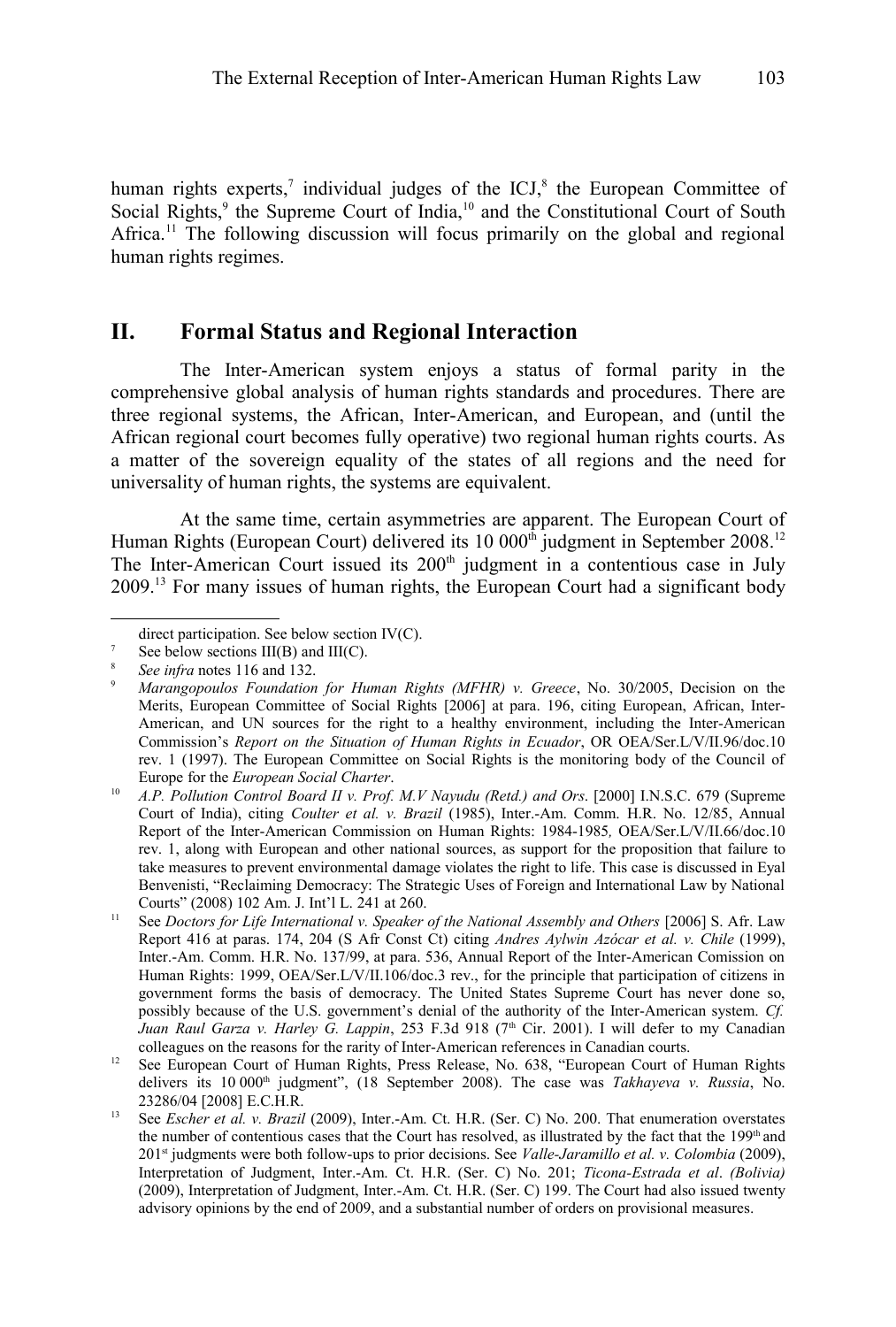of case law before the subject was first raised before the Inter-American Court. That may provide one reason why the Inter-American Court's references to European decisions are more frequent than the European Court's references to Inter-American decisions. But another reason arises from the respective interpretive methodologies of the two Courts. The European Court pays far greater attention to "regional consensus" in interpreting and applying human rights than the Inter-American Court does; indeed, the notion of "regional consensus" rarely figures in the Inter-American Court's decisions. [14](#page-5-0) This difference is an understandable response to the prevalence of systematic human rights violations in the Americas, but it leads the Inter-American Court to look outward for support that the European Court would seek within its own region.

The African Commission on Human and Peoples' Rights (African Commission), on the other hand, has evolved strikingly in its practice of external citation. As Frans Viljoen has observed, the African Commission avoided reference to United Nations (UN) and other regional sources in its first years, but began invoking them in 2000:

> This initial neglect may in part have been a deliberate attempt not to alienate states and to establish the Commission as an African institution, but in part also reflected the initial absence of reasoned and well-researched findings. This tendency has changed markedly since the publication of the 14<sup>th</sup> Annual Activity Report, covering the period 2000 to 2001. The Commission now refers to UN treaties and interpretations thereof, […] [and] has also made numerous references to 'soft' law [...] The Commission refers to regional human rights instruments and decisions rendered under these instruments. This includes the three main institutions operating in Europe and the Americas, the European Court of Human Rights, the Inter-American Court of Human Rights, and the Inter-American Commission [on] Human Rights.[15](#page-5-1)

Between 2000 and 2008, the African Commission cited interpretations of human rights law by the Inter-American Court or the Inter-American Commission as part of its reasoning in eight published cases. In some instances, the Inter-American source was the sole non-African material cited for a proposition,<sup>[16](#page-5-2)</sup> while in others the

<span id="page-5-0"></span><sup>&</sup>lt;sup>14</sup> See Gerald L. Neuman, "Import, Export, and Regional Consent in the Inter-American Court of Human Rights" (2008) 19 E.J.I.L. 101 at 107-108.

<span id="page-5-1"></span><sup>15</sup> Frans Viljoen, *International Human Rights Law in Africa* (New York: Oxford University Press, 2007) at 345.

<span id="page-5-2"></span><sup>&</sup>lt;sup>16</sup> See *Legal Resources Foundation v. Zambia* (2001), African Commission on Human and Peoples' Rights, Communication No. 211/98, at para. 59, *Fourteenth Annual Activity Report of the African Commission on Human and Peoples' Rights: 2000-2001*, citing *De los Santos Mendoza et al. v. Uruguay* (1992), Inter.-Am. Comm. H.R. No. 29/92, Annual Report of the Inter-American Commission on Human Rights: 1992-1993, OEA/Ser./L/V/II.83/doc.14 corr 1; for the proposition that the task of an international human rights body is to evaluate the conformity of national laws with the human rights treaty, not to rule on their domestic validity for its own sake; while also citing other sources for other propositions, see *Interights et al. (on behalf of Mariette Sonjaleen Bosch) v. Botswana* (2003), African Commission on Human and Peoples' Rights, Communication No. 240/2001, at para. 31, Seventeenth Annual Activity Report of the African Commission on Human and Peoples' Rights: 2003-2004, citing *McKenzie et al. v. Jamaica* (2000), Inter.-Am. Comm. H.R. No. 41/00, Annual Report of the Inter-American Commission on Human Rights: 2000,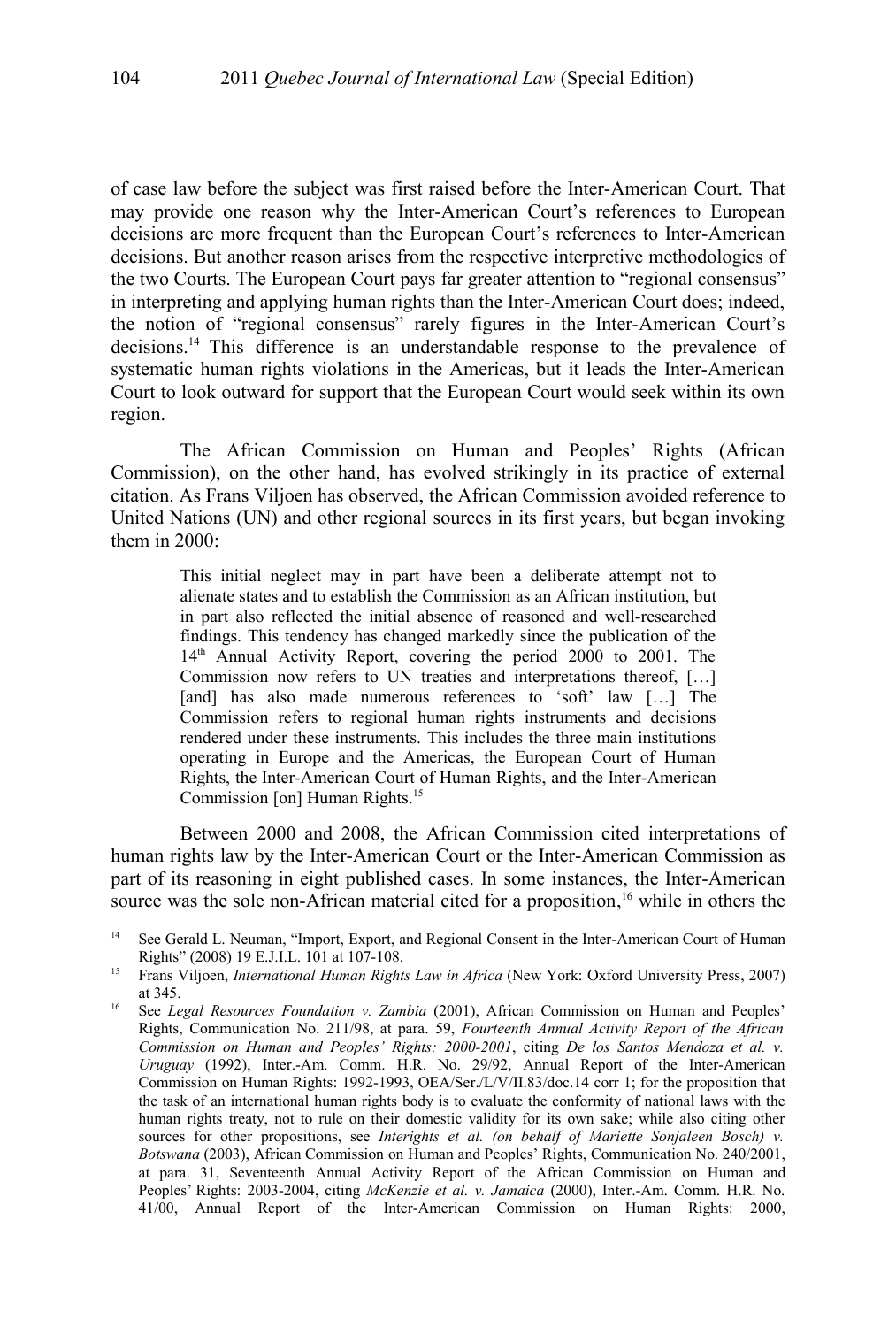Inter-American citation was coupled with citations to UN sources or European cases or both.<sup>[17](#page-6-0)</sup> Numerically, the African Commission's references to European decisions exceed its references to Inter-American ones, but not dramatically so. Given the vastly larger body of European decisions, one might say that the African Commission invokes Inter-American decisions disproportionately often. The UN sources, including the HRC's views and general comments and international soft law standards, are cited more frequently than any regional system, perhaps because they are more directly relevant: the global instruments also apply to the African states, and Article 60 of the *African Charter on Human and Peoples' Rights*[18](#page-7-0) directs the Commission to "draw inspiration" from such instruments in interpreting its

OEA/Ser./L/V/II.111/doc.20 rev.; for the proposition that the prohibition on cruel punishment requires the individualization of capital sentencing decisions, while finding that this principle had been respected, see *Liesbeth Zegveld and Mussie Ephrem v. Eritrea* (2003), African Commission on Human and Peoples' Rights Communication No. 250/2002, at para. 36, Seventeenth Annual Activity Report of the African Commission on Human and Peoples' Rights: 2003-2004, citing *Velásquez-Rodríguez v. Honduras* (1988), Judgment, Inter.-Am. Ct. H.R. (Ser. C) No. 4 [*Velásquez-Rodríguez*]; for its explanation of when inadequate domestic remedies need not be exhausted, see *Article 19 v. Eritrea* (2007), African Commission on Human and Peoples' Rights Communication No. 275/2003, at paras. 51, 75, Twenty-Second Activity Report of the African Commission on Human and Peoples' Rights, EX.CL/364 (XI), citing *Velásquez-Rodríguez* and *Judicial Guarantees in States of Emergency (Articles 27(2), 25 and 8 American Convention on Human Rights)* (1987), Advisory Opinion OC-9/87, Inter.- Am. Ct. H.R. (Ser. A) No. 9; for principles regarding exhaustion of inadequate domestic remedies.

<span id="page-6-0"></span><sup>&</sup>lt;sup>17</sup> See *The Social and Economic Rights Action Center and the Center for Economic and Social Rights v. Nigeria* (2001), African Commission on Human and Peoples' Rights Communication No. 155/96, at para. 57, Fifteenth Annual Activity Report of the African Commission on Human and Peoples' Rights: 2001-2002, citing *Velásquez-Rodríguez*, *supra* note [16;](#page-5-2) and *X and Y v. Netherlands* (1985), 91 E.C.H.R. (Ser. A), for the proposition that human rights treaties oblige states to prevent private actors from interfering with the enjoyment of protected rights, see *Law Office of Ghazi Suleiman v. Sudan* (2003), African Commission on Human and Peoples' Rights Communication No. 228/99, at paras. 48- 50, Sixteenth Annual Activity Report of the African Commission on Human and Peoples' Rights, citing *Lingens v. Austria* (1986), 103 E.C.H.R. (Ser. A); *Thorgeir Thorgeirson v. Iceland* (1992), 239 E.C.H.R. (Ser. A); and *Compulsory Membership in an Association Proscribed by Law for the Practice of Journalism (arts 13 and 29, American Convention on Human Rights)* (1985), Advisory Opinion OC-5/85, Inter.-Am. Ct. H.R. (Ser. A) No. 5, concerning the importance of freedom of political expression in a democratic society; *Zimbabwe Human Rights NGO Forum v. Zimbabwe* (2006), African Commission on Human and Peoples' Rights Communication No. 245/2002, at paras. 144-147, 153, Twenty-First Annual Activity Report of the African Commission on Human and Peoples' Rights [*Zimbabwe Human Rights NGO Forum*], citing *Velásquez-Rodríguez*, as well as UN and European sources, for the proposition that human rights treaties oblige states to exercise due diligence in preventing private actors from interfering with the enjoyment of protected rights, but ultimately finding no violation of this obligation; *ibid.* paras. 201-209, citing the *Barrios Altos v. Peru* (2001), Inter.-Am. Ct. H.R. (Ser. C) No. 75, as well as *Velásquez-Rodríguez* and other Inter-American Court cases, along with an Inter-American Commission report and UN and European sources, in finding that a clemency order barring prosecution of serious human rights abuses violated the victims' right to judicial protection; *ibid.* paras. 213-214, citing Inter-American Commission cases, reports and resolutions, as well as the *Canadian Charter of Rights and Freedoms*, in construing the scope of the right to effective judicial recourse for violation of a right. In *Civil Liberties Organization et al. v. Nigeria* (2001), African Commission on Human and Peoples' Rights Communication No. 218/98, at paras. 33-34, Fourteenth Annual Activity Report of the African Commission on Human and Peoples' Rights: 2000- 2001, the African Commission quoted an unnamed Inter-American Commission decision from 1986 for the proposition that "the existence of a higher tribunal necessarily implies a re-examination of the facts presented in the lower court," and that due process requires such an appeal in a capital case, while also citing the right to an appeal under ICCPR art. 6(4) and *Safeguards Guaranteeing Protection of the Rights of Those Facing the Death Penalty*, ESC Res. 1984/50, UN ESCOR, 1984, Supp. No. 1, UN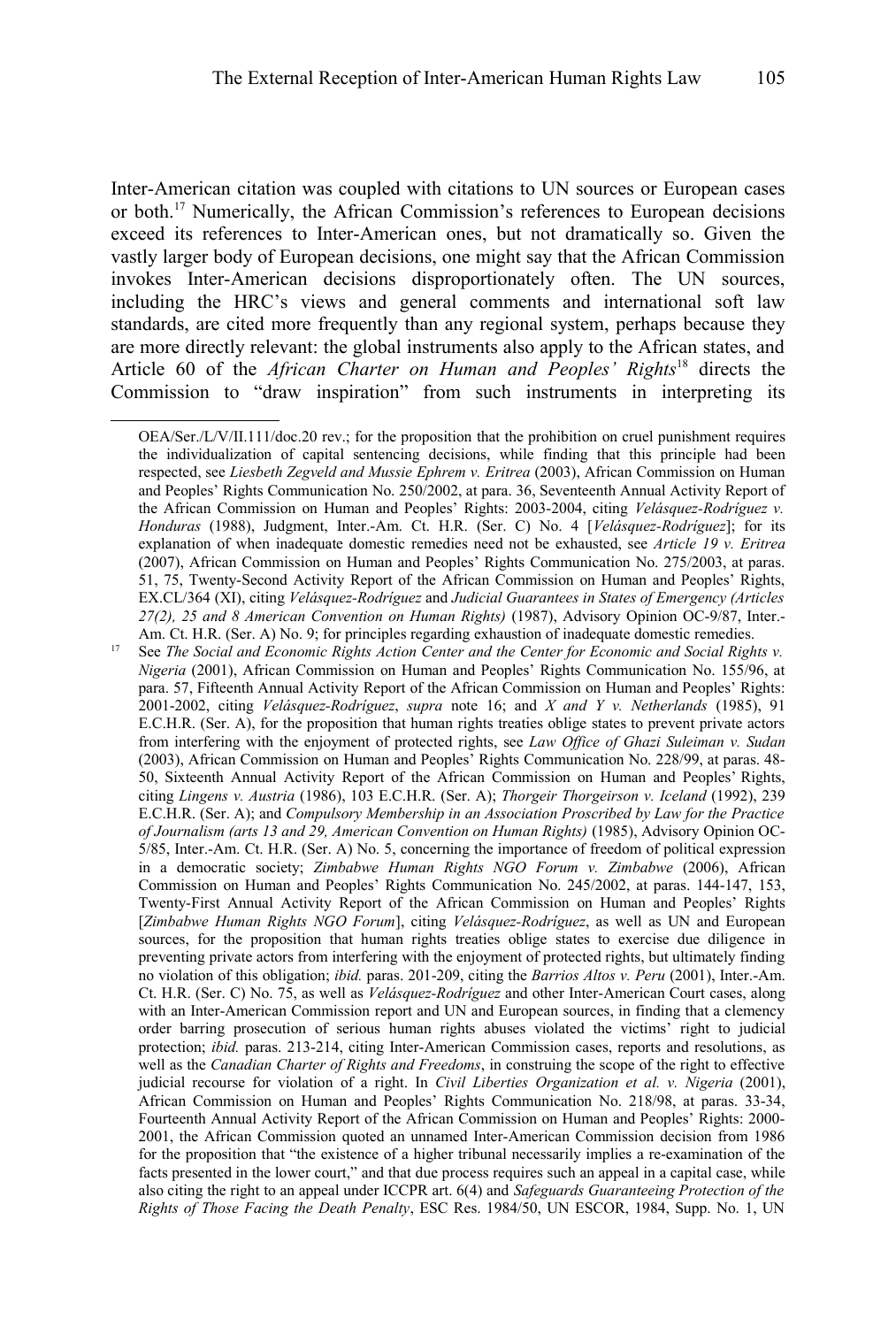provisions.

The Inter-American Court has reciprocated, citing the African Commission on several occasions. In its first major judgment on defamation law, the Court cited a decision of the African Commission, several European cases, and an HRC decision before concluding that "the different regional systems for the protection of human rights and the universal system agree on the essential role played by freedom of expression in the consolidation and dynamics of a democratic society".[19](#page-7-1) More recently, the Court cited the African Commission's *Principles and Guidelines on the* Right to a Fair Trial and Legal Assistance in Africa,<sup>[20](#page-7-2)</sup> along with UN soft law, in support of the conclusion that the independence of the judiciary prohibits the removal of a judge from office merely because one of his decisions has been reversed on appeal. $21$ 

The *Convention* itself has had demonstrable influence on the structure of the regional human rights system in Africa. In the drafting process for the *African Charter*, both substantive and procedural provisions of the *Convention* were taken into account. One early draft included civil and political rights modeled largely on the *Convention* and economic and social rights modeled largely on the *International Covenant on Economic, Social and Cultural Rights*, [22](#page-7-4) along with procedural provisions from the *Convention* relating to a Commission but not a Court.<sup>[23](#page-7-5)</sup> The effort to create a treaty reflecting African values and suitable for African social and political conditions resulted in a very different text, [24](#page-7-6) but some traces of the *Convention* can be discerned, such as the provision prohibiting vicarious criminal punishment, the provision for recourse against acts that violate fundamental rights under domestic or international law, and the inclusion of provisions on asylum in the article on freedom of movement.<sup>[25](#page-8-0)</sup>

Doc. E/1984/84, 33 at para. 6 [*Safeguards for the Rights of Those Facing Death Penalty*]. The language quoted appears actually to come from the Inter-American Commission's 1981 country report *Report on the Situation of Human Rights in the Republic of Nicaragua*, OR OEA/Ser.L/V/II.53/Doc. 25 (1981) at chapter IV, para. 21.

<span id="page-7-0"></span><sup>&</sup>lt;sup>18</sup> *African Charter on Human and Peoples' Rights*, 27 June 1981, 1520 U.N.T.S. 245 (entered into force 21 October 1986) [*African Charter*].

<span id="page-7-1"></span><sup>19</sup> *Herrera-Ulloa v. Costa Rica* (2004), Inter.-Am. Ct. H.R. (Ser. C) No. 107, at paras. 113-116, citing *Media Rights Agenda et al. v. Nigeria* (1998), African Commission on Human and Peoples' Rights Communications Nos. 105/93, 128/94, 130/94 and 152/96, Twelfth Annual Activity Report of the African Commission on Human and Peoples' Rights: 1998-1999*,* AHG/215 (XXXV) 52. See also *Ricardo Canese v. Paraguay* (2004), Inter.-Am. Ct. H.R. (Ser. C) No. 111, at paras. 83-86.

<span id="page-7-2"></span><sup>20</sup> OAU, African Commission on Human and Peoples' Rights, *Principles and Guidelines on the Right to a Fair Trial and Legal Assistance in Africa*, DOC/OS(XXX)247, online: African Commission on Human and Peoples' Rights <http://www.achpr.org/english/declarations/Guidelines\_Trial\_en.html>.

<span id="page-7-3"></span><sup>&</sup>lt;sup>21</sup> *Apitz-Barbera et al. ("First Court of Administrative Dispute") v. Venezuela (2008), Inter.-Am. Ct.* H.R. (Ser. C) No. 182, at para. 84.

<span id="page-7-4"></span><sup>&</sup>lt;sup>22</sup> *International Covenant on Economic, Social and Cultural Rights*, 16 December 1966, 993 U.N.T.S. 4 (entered into force 3 January 1976).

<span id="page-7-5"></span><sup>&</sup>lt;sup>23</sup> See African Union, Meeting of Experts, "[Mbaye] Draft African Charter on Human and Peoples' Rights" (1979) OAU Doc. CAB/LEG/67/1, reprinted in Christof Heyns, *Human Rights in Africa 1999* (The Hague: Kluwer Law International, 2002) at 65.

<span id="page-7-6"></span><sup>&</sup>lt;sup>24</sup> See Nsongurua J. Udombana, "Toward the African Court on Human and Peoples' Rights: Better Late Than Never" (2000) III Yale Human Rts. & Dev. L.J. 45, at 59-60 ["Toward the African Court"].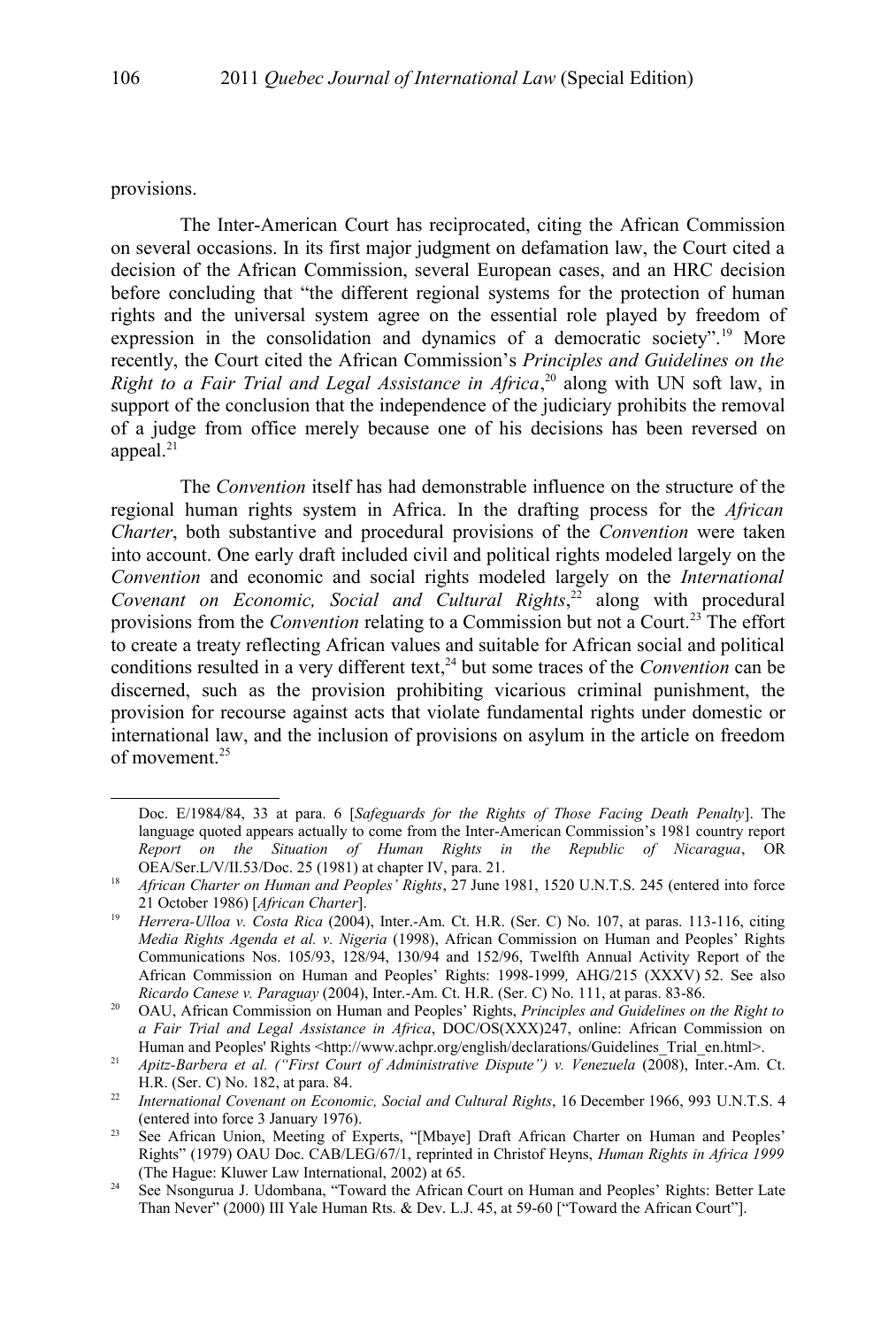The subsequent elaboration of a *Protocol to the African Charter on Human and Peoples' Rights Establishing an African Court on Human and Peoples' Rights*[26](#page-8-1) built more on the regional systems, and several of its features reflect innovations of the *Convention.*[27](#page-8-2) For example, the broad advisory jurisdiction of the African Court, the broadly defined remedial authority, and the express authorization to order provisional measures follow the Inter-American model.[28](#page-8-3) The *1998 ACtHPR Protocol* did improve on that model by borrowing the European practice of directing the Council of Ministers of the parent organization to monitor the execution of judgments.[29](#page-8-4) To the regret of human rights advocates, the *1998 ACtHPR Protocol* did not make the access of individuals and NGOs to the contentious jurisdiction of the African Court compulsory, a state of affairs that resembled the text of the *Convention* more than the current practice of the Inter-American Commission or the normative commitment to individual access expressed in some opinions of the Inter-American Court.[30](#page-8-5) Presumably the reluctance of African states to authorize individual access to the new African Court resulted from their own self-interest, rather than from any Inter-American influence. This optional jurisdiction was retained in the *Protocol on the Statute of the African Court of Justice and Human Rights* merging the human rights court into a new African Court of Justice and Human Rights.<sup>[31](#page-8-6)</sup> At the same time, the *2008 ACtJHR Protocol* broadened the advisory jurisdiction even further in substantive terms,  $32$  and preserved the remedial powers of the court.  $33$  It also kept the

- <span id="page-8-2"></span><sup>27</sup> See e.g. Gina Bekker, "The African Court on Human and Peoples' Rights: Safeguarding the Interests of African States" (2007) 51 J. Afr. L. 151 at 161-69; Niko Krisch, "The Establishment of an African Court on Human and Peoples' Rights" (1998) 58 Heidelberg J. Int'l L. 713. ("The new Court, with jurisdiction over contentious cases and authority to issue advisory opinions as well, bears strong resemblance to the existing regional courts for the protection of human rights, especially the Inter-American Court."); Udombana, "Toward the African Court", *supra* note [24](#page-7-6) at 82-98.
- <span id="page-8-3"></span><sup>28</sup> See *1998 ACtHPR Protocol*, *supra* note [26,](#page-8-1) art. 4, authorizing advisory opinions on "any legal matter relating to the Charter [of Human and Peoples' Rights] or other relevant human rights instruments"; *1998 ACtHPR Protocol*, *ibid.*, art. 27(1), authorizing court to make "appropriate orders to remedy the violation, including the payment of fair compensation or reparation"; *1998 ACtHPR Protocol, ibid.* art. 27(2), authorizing provisional measures.

<span id="page-8-0"></span><sup>25</sup> Compare *African Charter*, *supra* note [18,](#page-7-0) art. 7(2) with *Convention*, *supra* note [1,](#page-1-0) art. 5(3); *African Charter*, *ibid.,* art. 7(1)(a) with *Convention*, *ibid.* art. 25(1); *African Charter*, *ibid.* art. 12(3) with *Convention*, *ibid.* art. 22(7).

<span id="page-8-1"></span><sup>&</sup>lt;sup>26</sup> OAU, General Assembly, *Protocol to the African Charter on Human and Peoples' Rights Establishing an African Court on Human and Peoples' Rights*, OAU Doc. OAU/LEG/AFCHPR/PROT (III) [*1998 ACtHPR Protocol*].

<span id="page-8-4"></span><sup>29</sup> *1998 ACtHPR Protocol*, *ibid.* art. 29(2).

<span id="page-8-5"></span><sup>30</sup> See *1998 ACtHPR Protocol*, *ibid.* art. 5, permitting only the African Commission and the complaining or responding state to submit contentious cases to the Court, unless the state made an optional declaration of acceptance of individual access).

<span id="page-8-6"></span><sup>31</sup> See OAU, General Assembly, *Protocol on the Statute of the African Court of Justice and Human Rights*, OAU Doc. Assembly/AU/13 (XI), art. 8 [*2008 ACtJHR Protocol*]; *Statute of the African Court of Justice and Human Rights*, 1 July 2008, OAU Doc. Assembly/AU/13 (XI) Annex, art. 30(f) [*ACtJHR Statute*]. The *ACtJHR Statute* is an Annex to the *2008 ACtJHR Protocol*.

<span id="page-8-7"></span><sup>&</sup>lt;sup>32</sup> See *ACtJHR Statute*, *ibid.* art. 53(1), authorizing the court to "give an advisory opinion on any legal question at the request of the Assembly, […] or any other organ of the [African] Union as may be authorized by the Assembly." In contrast to the *1998 ACtHPR Protocol* and the *Convention*, this provision apparently does not permit member states to request an advisory opinion.

<span id="page-8-8"></span><sup>&</sup>lt;sup>33</sup> See *ACtJHR Statute*, *ibid.* art. 35, authorizing the court to "require any provisional measures which ought to be taken to preserve the respective rights of the parties."; *ibid.* art. 45, "the Court may, if it considers that there was a violation of a human or peoples' right, order any appropriate measures in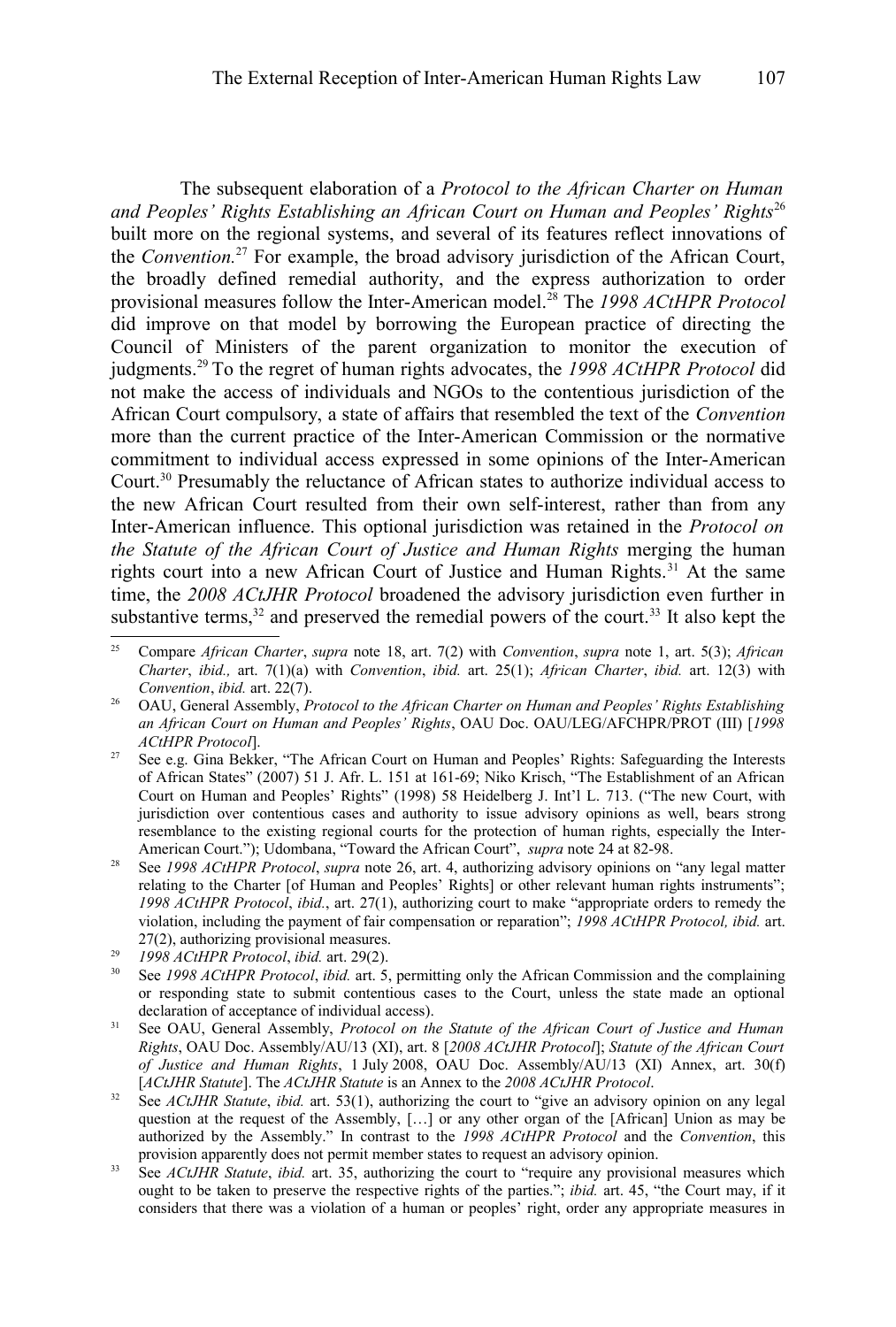European-style provision for monitoring the execution of judgments. $34$ 

## **III. Reference to Characteristic Inter-American Doctrines**

This section examines the external reception of four elements of Inter-American human rights law that have developed in response to characteristic human rights problems of the region. The first example involves the practice of forced disappearances, and the Inter-American Court's adoption of fact-finding methods that counteract governments' systematic efforts to conceal their violations. The second elaborates the *Convention*'s specific provisions limiting abuse of states of emergency, in particular by establishing the non-derogability of judicial remedies for unlawful detention. The third example concerns the Court's reaction against widespread impunity for serious human rights violations, invalidating amnesties and time limitations that prevent later prosecutions. The fourth consists in the Court's distinctive body of case law addressing indigenous peoples and their collective and individual rights.

Each of these four elements has attracted external attention at the regional or global level. In some instances they have been invoked openly and directly; in other instances their contribution has been subtle or indirect.

#### **A. Forced Disappearances**

The analysis of forced disappearances and the means of combating them rank among the most important contributions of the Inter-American Court and Commission to the broader human rights regime. The phenomenon of forced disappearances detentions that are unacknowledged and/or in an undisclosed location, $35$  and which are often fatal—has not been unique to the Americas, but they were especially prevalent there in the 1970s and 1980s. Forced disappearances provided the subject matter of the Inter-American Court's first cases in the 1980s, and many of its cases since. The Court's first judgment, in the well-known *Velásquez-Rodríguez* case, accepted the Commission's argument that "the policy of disappearances, supported or tolerated by the Government, is designed to conceal and destroy evidence of disappearances", and that therefore the standards of proof needed to be arranged in a manner that could reach the truth despite such obstacles.<sup>[36](#page-9-2)</sup> International human rights tribunals are not criminal courts, and should not apply the high standards of proof applicable in criminal proceedings, particularly since the respondent state has primary control over

order to remedy the situation, including granting fair compensation."

<span id="page-9-0"></span><sup>&</sup>lt;sup>34</sup> See *ACtJHR Statute*, *ibid.* art. 43(6), requiring monitoring by the Executive Council of Ministers of the African Union.

<span id="page-9-1"></span><sup>35</sup> See e.g. *Declaration on the Protection of All Persons from Enforced Disappearance*, GA Res. 47/133, UN GAOR, 47<sup>th</sup> Sess., UN Doc. A/RES/47/133 (1992), preamble, referring to enforced disappearances as including arrest, detention or abduction "followed by a refusal to disclose the fate or whereabouts of the persons concerned or a refusal to acknowledge the deprivation of their liberty".

<span id="page-9-2"></span><sup>36</sup> See *Velásquez-Rodríguez*, *supra* note [16](#page-5-2) at paras. 124 and 129.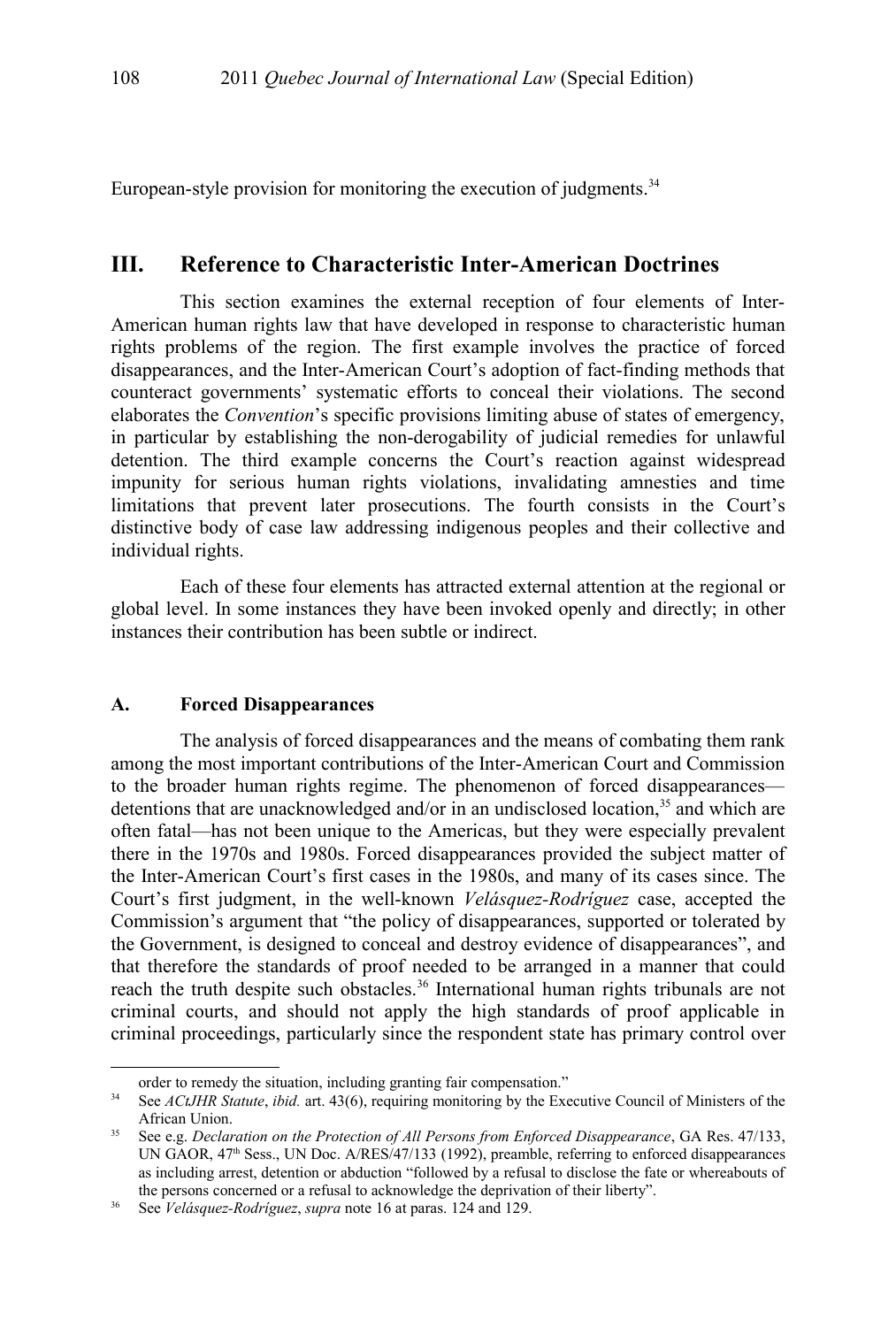the investigation of acts occurring within its territory.<sup>[37](#page-10-0)</sup>

The Inter-American Court's flexible approach to standards of proof contrasted with the more demanding approach of the European Court, which has called for proof beyond reasonable doubt of human rights violations, even if not in the strict criminal law sense. This willingness to give states the benefit of the doubt led to difficulties when the European Court had occasion to confront claims of forced disappearance in Turkey in the 1990s. The European Court first considered the Inter-American Court's case law in *Kurt v. Turkey*, but continued to place a high evidentiary burden on victims;<sup>[38](#page-10-1)</sup> it concluded that although a person last seen in the custody of security forces four years earlier had suffered a grave violation of the right to liberty, he had not been shown to have suffered loss of life or inhuman treatment.

As disappearance cases accumulated, the European Court became more receptive to shifting burdens and presumptions based on circumstances. Only two years later, in *Timurtaş v. Turkey*, it distinguished the *Kurt* case on various points of detail and held that a suspected PKK member last seen six years earlier "must be presumed dead following an unacknowledged detention by the security forces" in the absence of contrary evidence from the state. $39$  The European Court noted the (exceptional) participation of "the Center for Justice and International Law (CEJIL), a non-governmental human rights organization in the Americas" in the litigation, and summarized CEJIL's account of Inter-American case law on the violation of the right to life by forced disappearances from *Velásquez-Rodríguez* to *Blake*, immediately before beginning its own similar analysis.[40](#page-10-3)

The European Court did not simply follow the Inter-American Court's lead in this area, but rather was converted to a similar approach as its own experience confirmed the Inter-American Court's analysis. Nonetheless, it appears likely that the rapid evolution in the European practice was facilitated by knowledge of the Inter-American situation.

The European Court subsequently invoked the practice of the Inter-American Court (as well as the HRC) with regard to forced disappearances in the 2009 Grand Chamber decision *Varnava and Others v. Turkey*. [41](#page-10-4) The Inter-American cases from *Blake* to *Heliodoro Portugal*<sup>[42](#page-10-5)</sup> lent support to the derivation of a continuing procedural obligation to investigate disappearances that had begun before the respondent state recognized the Court's jurisdiction.<sup>[43](#page-11-0)</sup>

<span id="page-10-0"></span><sup>37</sup> *Ibid.* at paras. 134-136.

<span id="page-10-1"></span><sup>38</sup> *Kurt v. Turkey* (1998), 74 E.C.H.R. (Ser. A) 1152 at paras. 67-70, 101 and 106-107 [*Kurt*].

<span id="page-10-2"></span><sup>39</sup> *Timurtaş v. Turkey*, No. 23531/94 [2000], VI E.C.H.R. at paras. 82-86. The PKK (Workers Party of Kurdistan) is a terrorist organization pursuing separatist aims in southeastern Turkey. The sole dissenting judge dismissed the significance of these distinctions, finding them superficial excuses for a major departure from precedent. *Timurtaş v. Turkey: Partly Dissenting Opinion of Judge Gölcüklü*, *ibid.* at paras. 2-4.

<span id="page-10-3"></span><sup>40</sup> *Ibid.* at paras. 7, 79-80 and note [1,](#page-1-0) citing *Blake v. Guatemala* (1998), Inter.-Am. Ct. H.R. (Ser. C) No. 36 [*Blake*].

<span id="page-10-4"></span><sup>41</sup> *Varnava and Others v. Turkey*, No. 16064/90, [2009] E.C.H.R. at para. 147.

<span id="page-10-5"></span><sup>42</sup> *Heliodoro Portugal v. Panama* (2008), Inter.-Am. Ct. H.R. (Ser. C), No. 186.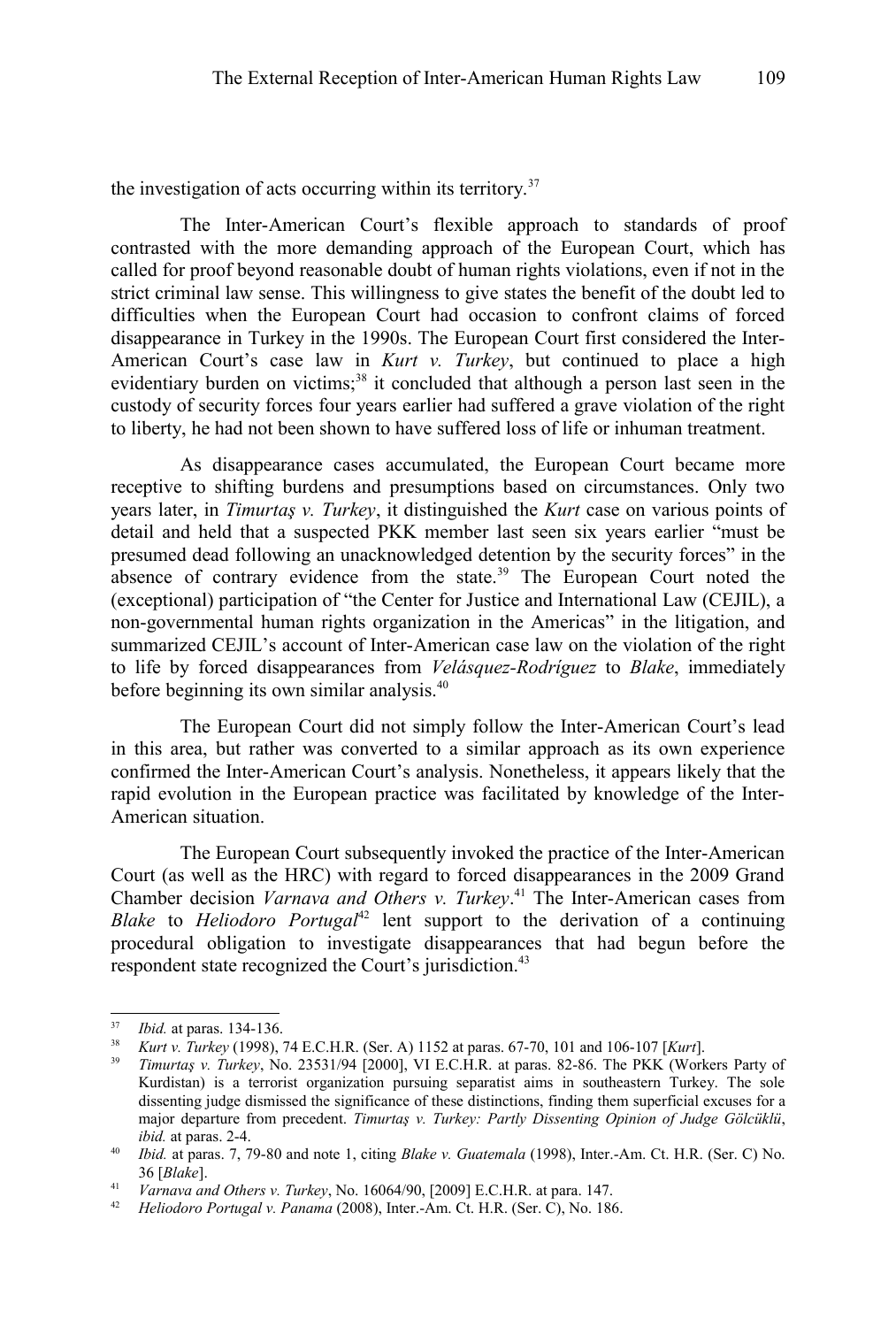### **B. Non-Derogability of** *Habeas Corpus*

Article 27 of the *Convention* contains a list of nonderogable provisions including the rights to life and to humane treatment, along with "the judicial guarantees essential for the protection of such rights." Interestingly enough, the addition of that language was urged by the United States, $44$  despite the fact that the *U.S. Constitution* itself provides for suspension of *habeas corpus*, though only in cases of rebellion or invasion.[45](#page-11-2) In a pair of important early advisory opinions, the Inter-American Court explained that this language should be understood as making the right to a judicial remedy for unlawful detention, such as *habeas corpus*, as elaborated in Article 7(6) of the *Convention* nonderogable, although that provision is not expressly enumerated on the list.[46](#page-11-3) The Inter-American Court justified this inclusion partly by its interpretation of the phrase about "judicial guarantees," and partly by its elaboration of why habeas corpus was essential for the protection of life and bodily integrity:

> [H]abeas corpus performs a vital role in ensuring that a person's life and physical integrity are respected, in preventing his disappearance or the keeping of his whereabouts secret and in protecting him against torture or other cruel, inhumane, or degrading punishment or treatment.

> This conclusion is buttressed by the realities that have been the experience of some of the peoples of this hemisphere in recent decades, particularly disappearances, torture and murder committed or tolerated by some governments. This experience has demonstrated over and over again that the right to life and to humane treatment are threatened whenever the right to habeas corpus is partially or wholly suspended. […] Those who drafted the Convention were aware of these realities, which may well explain why the [American Convention] is the first international human rights instrument to include among the rights that may not be suspended essential judicial guarantees for the protection of the non-derogable rights.<sup>[47](#page-11-4)</sup>

The Inter-American Court's conclusion contrasts with the interpretation given by the European Court, which has held that derogation from the corresponding

<span id="page-11-0"></span><sup>43</sup> *Varnava et al.*, *supra* note [41](#page-10-4) at paras. 93-98, 147. The Grand Chamber distinguished the ongoing character of an unresolved disappearance from the context of a known, suspicious death. See *ibid.* at paras. 148-149. It cited an earlier Grand Chamber decision in 2009, *Šilih v. Slovenia* [GC], No. 71463/01, [2009] E.C.H.R. at paras. 111-118, 160, which had also drawn on Inter-American Court and HRC case law while attempting to iron out inconsistencies in the European treatment of *ratione temporis* objections to jurisdiction over substantive and procedural violations of the right to life resulting from known deaths (in that case, alleged medical malpractice).

<span id="page-11-1"></span><sup>44</sup> See e.g. OAS, Conference of San Jose, *Summary Version of the Minutes of the Second Plenary Session* (1969), reprinted in Thomas Buergenthal and Robert E. Norris, *Human Rights: The Inter-American System*, looseleaf (Dobbs Ferry: NY Oceana, 1982) at 243, 254.

<span id="page-11-2"></span> $\frac{45}{10}$  U.S. Const. art. I,  $\frac{6}{5}$  9, cl 2.

<span id="page-11-3"></span><sup>46</sup> *Habeas Corpus in Emergency Situations Arts. 27(2), 25(1) and 7(6) American Convention on Human Rights* (1987), Advisory Opinion OC-8/87, Inter.-Am. Ct. H.R. (Ser. A) No. 8 [OC-8/87]; *Judicial Guarantees in States of Emergency Arts. 27(2), 25 and 8 American Convention on Human Rights* (1987) Advisory Opinion OC-9/87, Inter.-Am. Ct. H.R. (Ser. A) No. 9 [OC-9/87].

<span id="page-11-4"></span><sup>47</sup> OC-8/87, *ibid.* at paras. 35-36.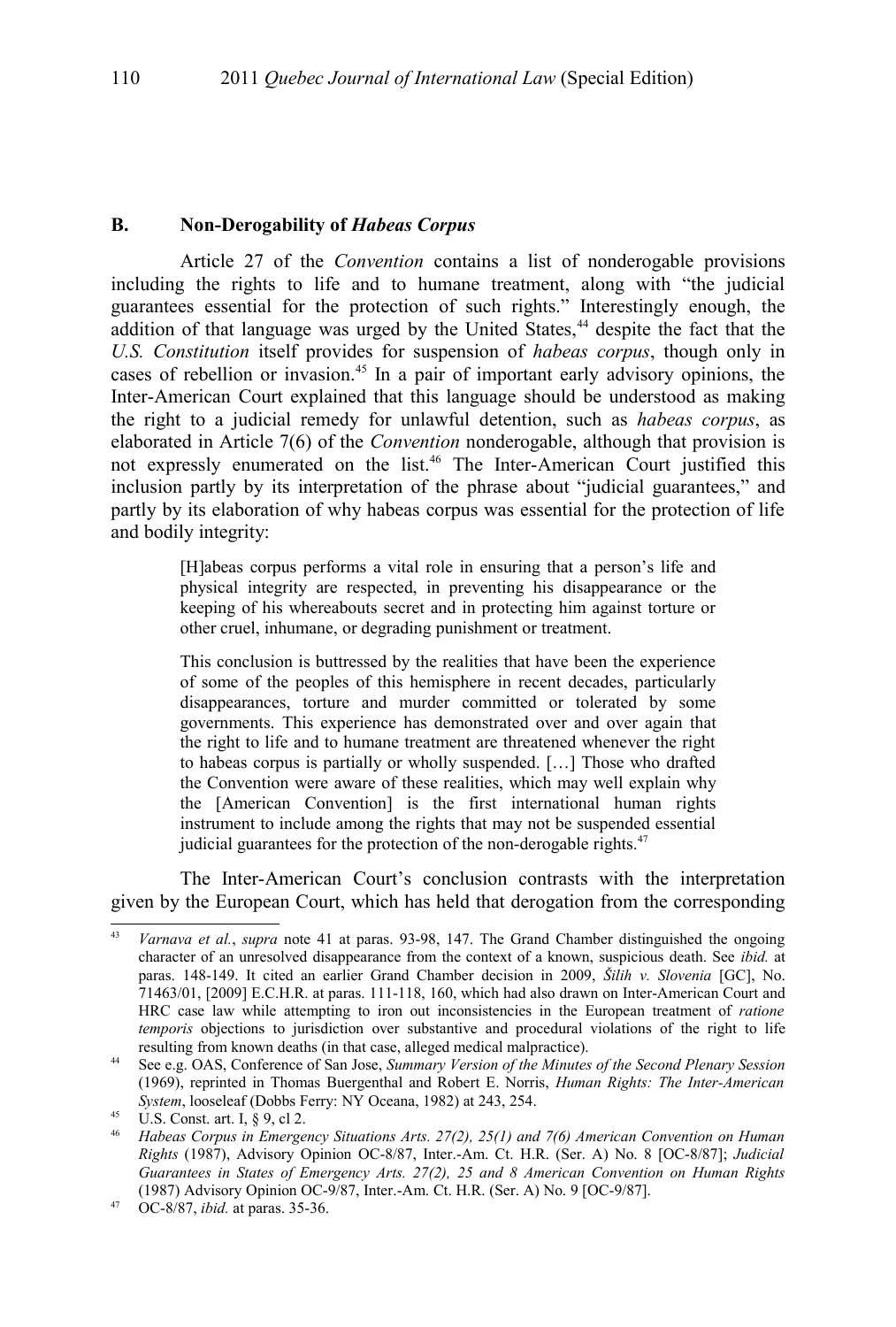provision of the *Convention for the Protection of Human Rights and Fundamental Freedoms* may sometimes be permissible and justified.<sup>[48](#page-12-2)</sup>

Neither the *European Convention* nor the ICCPR contains the additional reference to "judicial guarantees" in its derogation provision, but the HRC has adopted the Inter-American Court's approach rather than the European one. In its *General Comment 29 on States of Emergency (Article 4)*, the HRC endorsed the concept of implied nonderogable rights. One example of implied nonderogability involved *habeas corpus*: "[i]n order to protect non-derogable rights, the right to take proceedings before a court to enable the court to decide without delay on the lawfulness of detention must not be diminished by a State party's decision to derogate from the Covenant."[49](#page-12-1)

Characteristically, *General Comment 29* did not make direct mention of Inter-American case law. The HRC has a general practice of not openly citing regional human rights precedents. As Scott Davidson has noted,

> While the decisions of [the European and Inter-American Courts] could be used to support an interpretation of the ICCPR and to develop an horizontally integrated international human rights jurisprudence, it seems tolerably clear that the HRC is not interested in pursuing this line of development. Could it be that the HRC has distanced itself from the regional human rights bodies because it wishes to forge a corpus of truly universal human rights law or because it is afraid to open the door to argument based on relativity of one kind or another?<sup>[50](#page-12-3)</sup>

Nonetheless, *General Comment 29* did include among its references the 1997 report of the Special Rapporteur on human rights and states of emergency, Leandro Despouy (of Argentina).<sup>[51](#page-12-0)</sup> In that report, Professor Despouy had set forth the reasoning of the Inter-American Court in its advisory opinions OC-8/87 and OC-9/87, and had reasoned similarly that *habeas corpus* should be regarded as a nonderogable remedy essential for the protection of nonderogable rights within the global human rights system. He had recommended that the HRC draft a new general comment on derogation in states of emergency, taking into account intervening developments in international law and "the extension resulting from precedents of non-derogable rights, in particular *habeas corpus*".[52](#page-12-4) Although the Inter-American Court's advisory

<span id="page-12-2"></span><sup>48</sup> *Convention for the Protection of Human Rights and Fundamental Freedoms*, 4 November 1950, 213 U.N.T.S. 222 (entered into force 3 September 1953), as amended by Protocols Nos. 3, 5, 8, and 11 which entered into force on 21 September 1970, 20 December 1971, 1 January 1990, and 1 November 1998 respectively [*European Convention*]. See *Ireland v. United Kingdom* (1978), 25 E.C.H.R. (Ser. A) at paras. 212, 220.

<span id="page-12-1"></span><sup>49</sup> Human Rights Committee, *General Comment No. 29 States of Emergency (Article 4)*, UN CCPROR, 2001, UN Doc. CCPR/C/21/Rev1/Add.11, at para. 16 [*General Comment 29*].

<span id="page-12-3"></span><sup>50</sup> Alex Conte et al., eds., *Defining Civil and Political Rights: The Jurisprudence of the United Nations Human Rights Committee* (Farnham: Ashgate, 2004) at 11.

<span id="page-12-0"></span><sup>51</sup> *General Comment 29*, *supra* note [49](#page-12-1) at para. 10, note 6, citing Leandro Despouy, Special Rapporteur, *The Administration of Justice and the Human Rights of Detainees: Question of Human Rights and States of Emergency*, UN ESCOR, 49th Sess., UN Doc. E/CN.4/Sub.2/1997/19 (1997) [*Human Rights of Detainees*].

<span id="page-12-4"></span><sup>52</sup> Despouy, *Human Rights of Detainees*, *supra* note [51](#page-12-0) at paras. 107-114, 187. A few years earlier, the Human Rights Committee had recommended against drafting a new optional protocol that would add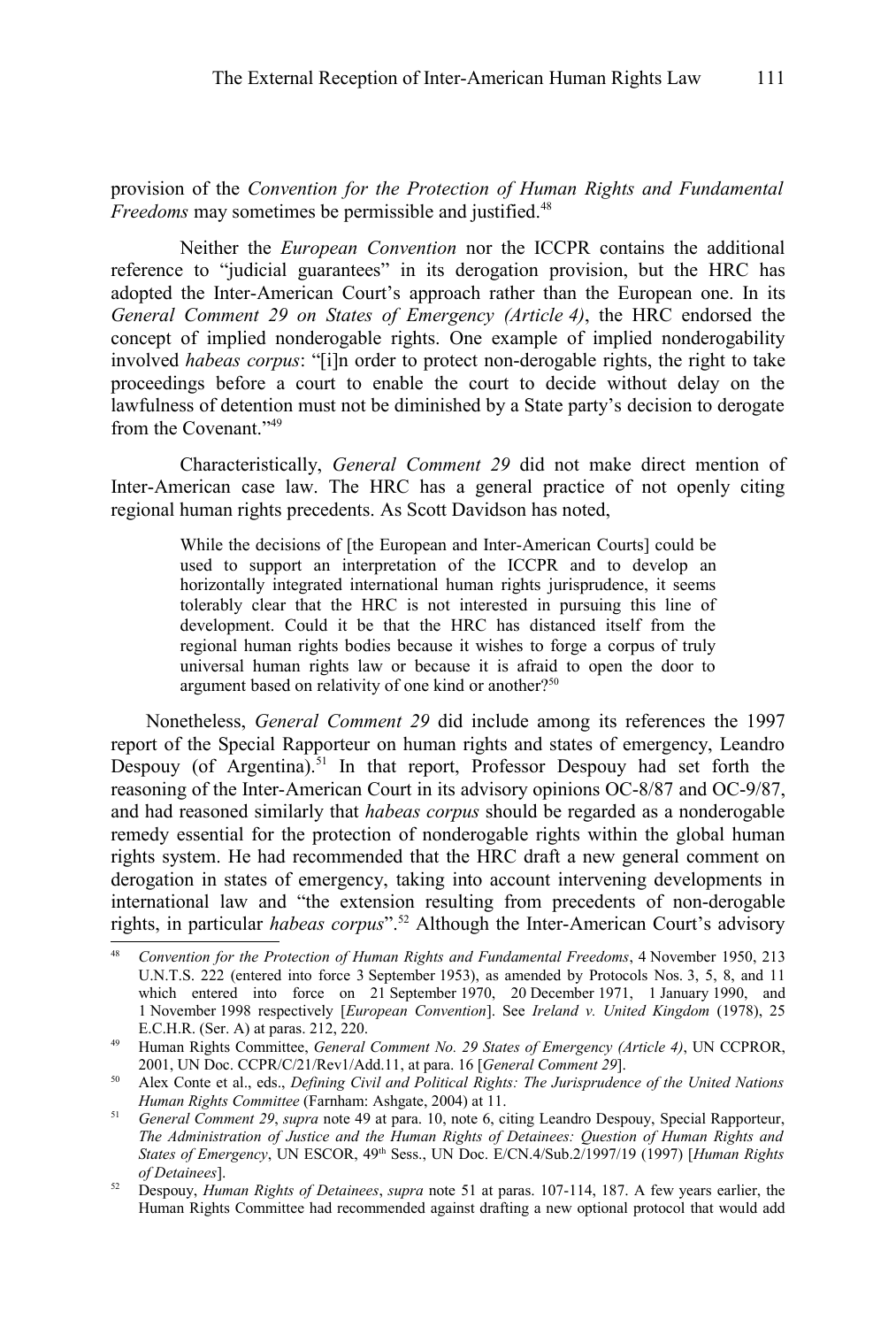opinions did not supply the sole basis for the HRC's interpretation, it may well have aided proponents in overcoming the obstacles presented by the text of the ICCPR and the contrary interpretation in Europe.

## **C. Barriers to Impunity**

The Inter-American Court and Commission have played a significant role in the development of international norms concerning impunity for serious human rights violations. The widespread refusal of states in the Americas to investigate or punish human rights abuses has motivated the Court to enunciate doctrines against impunity, such as the due process rights of victims (including survivors) to access criminal remedies.[53](#page-13-0) The Court's early insistence, in the *Velásquez-Rodríguez* case, on the state's implied duty under the *Convention* to investigate and punish violations lent support to the efforts of experts at the global level to establish norms against impunity.[54](#page-13-1) In a trio of 1992 cases, the Inter-American Commission found amnesties accompanying transitions to democracy in El Salvador, Uruguay, and Argentina inconsistent with this obligation.<sup>[55](#page-13-2)</sup>

These regional determinations contributed to the formulation of the *Joinet principles* for the protection and promotion of human rights through action to combat impunity, a soft law set of guidelines at the global level. [56](#page-13-3) Meanwhile, the South

*habeas corpus* and related procedural guarantees to the list of non-derogable rights, expressing the concern that such a protocol would implicitly encourage derogation by non-ratifying states. See Human Rights Committee, *Report of the Human Rights Committee (Volume I): Recommendation submitted by the Committee to the Subcommission on Prevention of Discrimination and Protection of Minorities Concerning a Draft Third Optional Protocol to the International Covenant on Civil and Political Rights*, UN ESCOR, 1994, UN Doc. A/49/40(VOL.I) (Supp) Annex XI. The proposed optional protocol would have added Article 9(3), Article 9(4), and Article 14 of the ICCPR to the list of nonderogable provisions. The Committee wrote that "States parties generally understand that the right to habeas corpus and *amparo* should not be limited in situations of emergency," and also cautioned that some derogation from some sub-provisions of Article 14 on fair trial might be required in some emergencies.

<span id="page-13-1"></span><span id="page-13-0"></span><sup>&</sup>lt;sup>53</sup> *"Street Children" (Villagrán-Morales et al.) v. Guatemala* (1999), Inter.-Am. Ct. H.R. (Ser. C) No. 63.<br><sup>54</sup> See e g. Theo van Boyen, Special Rapporteur, *Study concerning the right to restitution, compensation* <sup>54</sup> See e.g. Theo van Boven, Special Rapporteur, *Study concerning the right to restitution, compensation and rehabilitation for victims of gross violations of human rights and fundamental freedoms*, UN ESCOR, 45th Sess., UN Doc. E/CN.4/Sub.2/1993/8 (1993) at paras. 87-91, 128; Diane F. Orentlicher, "Settling Accounts: The Duty to Prosecute Human Rights Violations of a Prior Regime" (1991) 100 Yale L.J. 2537 at 2576-2579.

<span id="page-13-2"></span><sup>55</sup> See *Masacre Las Hojas v. El Salvador* (1992), Inter.-Am. Comm. H.R. No. 26/92, Annual Report of the Inter-American Commission on Human Rights: 1992-1993, OEA/Ser.L./V/II.83/doc.14/corr 1, quoting from *Velásquez-Rodríguez*; *Mendoza et al. v. Uruguay* (1992), Inter.-Am. Comm. H.R. No. 29/92, Annual Report of the Inter-American Commission on Human Rights: 1992-1993, OEA/Ser.L./V/II.83/doc.14/corr 1; *Herrera et al. v. Argentina* (1992), Inter.-Am. Comm. H.R. No. 28/92, Annual Report of the Inter-American Commission on Human Rights: 1992-1993, OEA/Ser.L./V/II.83/doc.14/corr 1.

<span id="page-13-3"></span><sup>56</sup> See Louis Joinet, *The Administration of Justice and the Human Rights of Detainees: Question of the Impunity of Perpetrators of Human Rights Violations (Civil and Political)*, UN ESCOR, 49<sup>th</sup> Sess., UN Doc. E/CN.4/Sub.2/1997/20/rev. 1 (1997) at para. 5. "The Inter-American Court of Human Rights, for example, in a ground-breaking ruling, found that amnesty for the perpetrators of serious human rights violations was incompatible with the right of every individual to a fair hearing before an impartial and independent court." Principle 25 set forth limits, but not a complete prohibition on amnesty.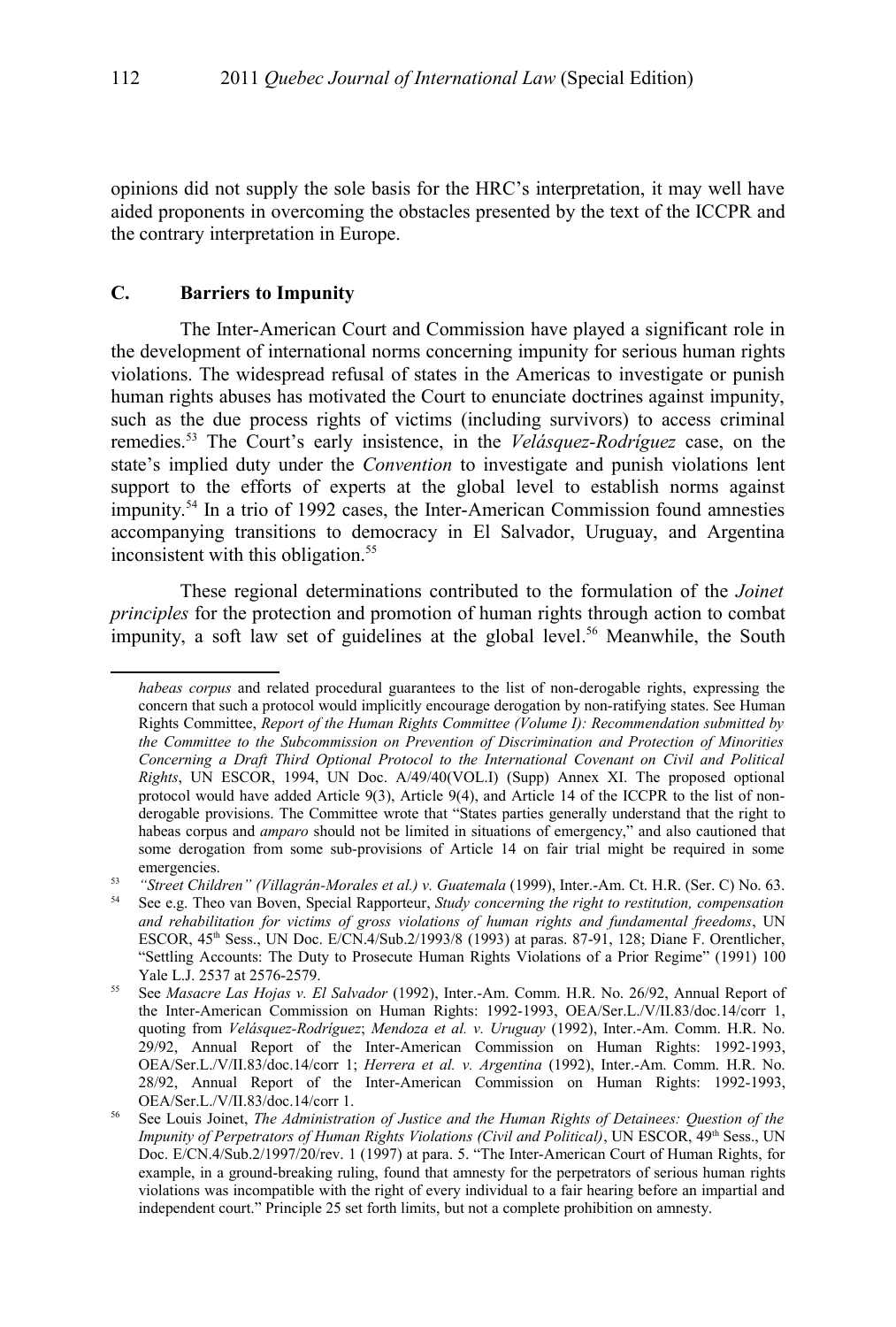African Truth and Reconciliation Commission was providing an alternative model of response to the systematic abuses of a prior regime, and an increasingly complex literature on transitional justice arose. The Inter-American Commission's condemnation of amnesties has expanded "over time to encompass not only selfamnesties enacted by military dictatorships themselves, but also those adopted by subsequent civilian governments whether in response to direct or indirect pressure from the military or security forces or for political purposes to achieve peace and reconciliation". [57](#page-14-0)

The Inter-American Court expressed its strong condemnation of amnesties in the *Barrios Altos* case of 2001, holding that the Fujimori regime's amnesty laws could not limit the obligations of Peru.<sup>[58](#page-14-1)</sup> Although some references to the concept of "selfamnesty" in *Barrios Altos* might leave doubt, subsequent decisions have confirmed that the effect of an amnesty in obstructing punishment, and not which government enacted it, determines its invalidity. [59](#page-14-2) Language in *Barrios Altos* also condemned the barring of prosecution for serious human rights violations through the passage of time under the doctrine of prescription; the Court adopted a holding to this effect in *Bulacio v. Argentina*. [60](#page-14-3) These "hard law" precedents have had important consequences within the region, inducing some national courts to invalidate amnesties without waiting for their particular situations to be brought before the Inter-American Court.<sup>[61](#page-14-4)</sup>

They have also attracted attention in other regions. In *Zimbabwe Human Rights NGO Forum v. Zimbabwe*,<sup>[62](#page-14-5)</sup> the African Commission concluded that a clemency order relieving government supporters of criminal responsibility for politically motivated violence infringed the rights of victims to judicial protection under the African Charter. After referring to the *Joinet principles* and the HRC's views on amnesty, the African Commission added:

> Importantly, the international obligation to bring to justice and punish serious violations of human rights has been recognized and established in all regional human rights mechanisms. The Inter-American Commission and Court of Human Rights have also decided on the question of amnesty legislation.<sup>[63](#page-14-6)</sup>

It then discussed Inter-American precedents at length, before briefly alluding to European cases on the duty to investigate violations and the African Commission's own prior criticisms of amnesties.[64](#page-14-7) Some observers have suggested that pressure from Zimbabwe made the African Commission unduly timid in this case, applying a

<span id="page-14-0"></span><sup>&</sup>lt;sup>57</sup> Brian D. Tittemore, "Ending Impunity in the Americas: The Role of the Inter-American Human Rights System in Advancing Accountability for Serious Crimes Under International Law" (2006) 12 Sw. J. Trade Am. 429 at 446.

<span id="page-14-1"></span><sup>58</sup> *Barrios Altos v. Peru* (2001), Inter.-Am. Ct. H.R. (Ser. C) No. 75 [*Barrios Altos*].

<span id="page-14-2"></span><sup>59</sup> See *Almonacid-Arellano et al. v. Chile* (2006), Inter.-Am. Ct. H.R. (Ser. C) No. 156, at para. 121.

<span id="page-14-3"></span><sup>60</sup> *Bulacio v. Argentina* (2003), Inter.-Am. Ct. H.R. (Ser. C) No. 100; Joinet's Principle 24 addresses the question of prescription, *supra* note [56.](#page-13-3)

<span id="page-14-4"></span><sup>61</sup> See Brian D. Tittemore, *supra* note [57.](#page-14-0)

<span id="page-14-5"></span><sup>62</sup> *Zimbabwe Human Rights NGO Forum*, *supra* note [17.](#page-6-0)

<span id="page-14-6"></span><sup>63</sup> *Ibid.* at para. 204.

<span id="page-14-7"></span><sup>64</sup> *Ibid.* at paras. 205-208.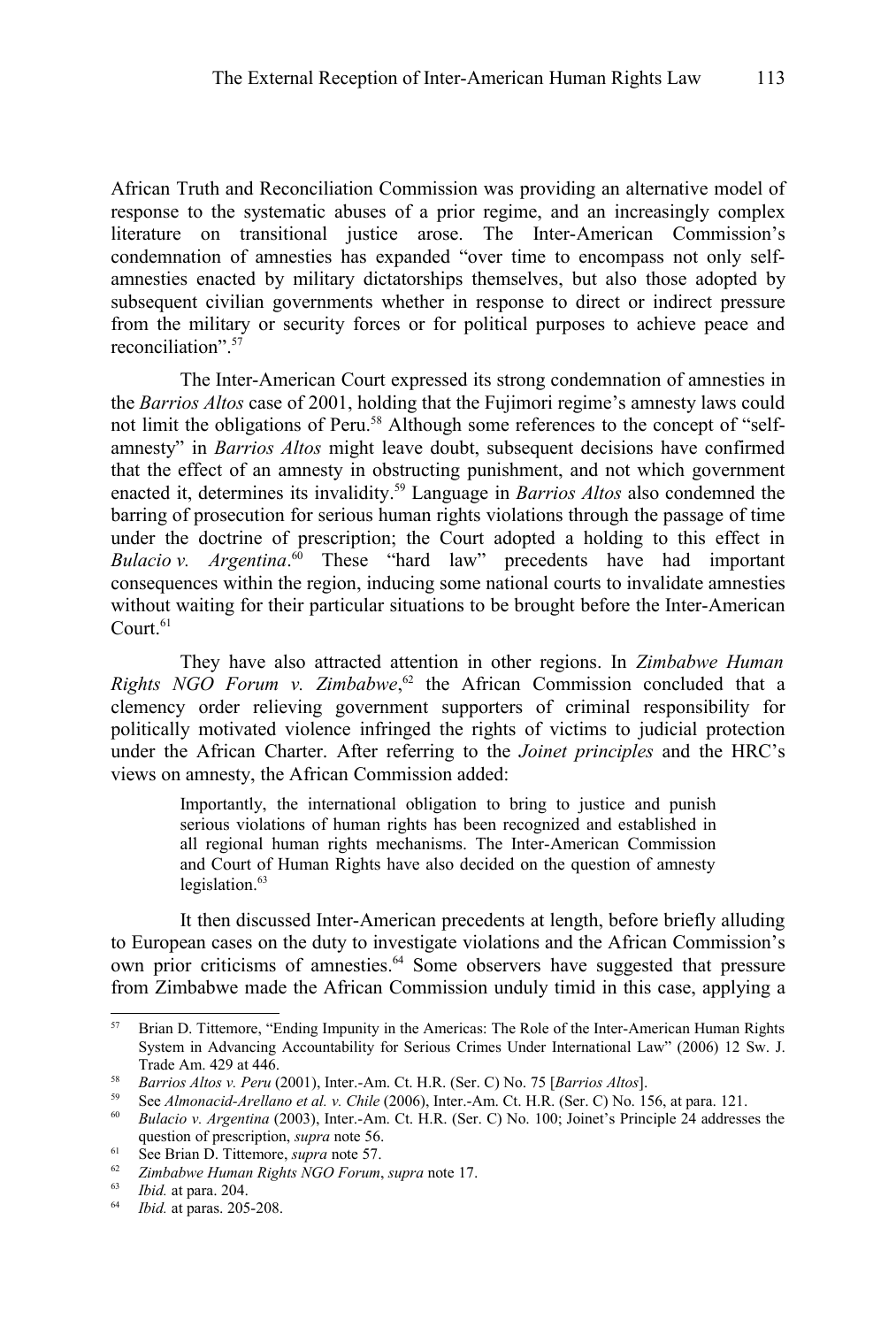high standard of proof to conclude that the victims had not demonstrated greater responsibility of the government for the violence.<sup>[65](#page-15-0)</sup> If so, then the support of Inter-American precedent may have aided the Commission in criticizing that government at all.

The European Court has also referred in dictum to the *Barrios Altos* and *Bulacio* cases approvingly, as stating international law and practice regarding the impermissibility of amnesty or statutory time-bars preventing prosecution for torture or inhuman or degrading treatment.<sup>[66](#page-15-1)</sup>

#### **D. Rights of Indigenous Peoples**

Another distinctive contribution of the Inter-American system involves its case law on the rights of indigenous peoples. Neither the *Convention* nor the *Declaration* expressly addresses the question of indigenous rights, and in the drafting of the *Convention* the minority rights provision of the ICCPR was omitted. An OAS Draft Declaration on the Rights of Indigenous Peoples has long been under negotiation. Mobilization of indigenous rights advocates at the UN level has produced a variety of soft law standards, culminating in the 2007 adoption by the General Assembly of the *United Nations Declaration of the Rights of Indigenous Peoples*. [67](#page-15-2) Meanwhile, the Inter-American Commission, and—since 2001—the Inter-American Court,<sup>[68](#page-15-3)</sup> have developed a considerable body of law concerning both collective rights and individual rights of indigenous peoples and their members. [69](#page-15-4) The Inter-American Court has based its jurisprudence on such sources as the right to property (construed as embracing communal property), a highly substantive understanding of equality, the right to political participation, freedom of religion, the right to life, and the right to juridical personality. The Court sometimes adopts global soft law principles on indigenous rights as regional hard law, and sometimes contributes original formulations. The Court has also construed the *Convention* in light of the International Labor Organization's *Convention Concerning Indigenous and Tribal Peoples in Independent Countries (ILO No. 169)*, [70](#page-16-0) a treaty that has been ratified by

<span id="page-15-0"></span><sup>&</sup>lt;sup>65</sup> See Bronwen Manby, "Civil and Political Rights in the African Charter on Human and Peoples' Rights: Articles 1-7" in Malcolm Evans & Rachel Murray, eds., *The African Charter on Human and Peoples' Rights: The System in Practice, 1986-2006* (Cambridge: Cambridge University Press, 2008) 175.

<span id="page-15-1"></span><sup>66</sup> *Lexa v. Slovakia*, No. 54334/00, [2008] E.C.H.R. at paras. 97-98 and 139. The European Court also cited *Abdülsamet Yaman v. Turkey*, No. 324446/96, [2004] E.C.H.R., holding that Turkey had violated the right to an effective remedy under *European Convention* art. 13 by failing to prosecute police for torture before the charges were time-barred. The actual holding of the *Lexa* decision, however, was that regardless of whether an amnesty had been improperly granted to the applicant, his detention was unlawful when the amnesty was irrevocable under domestic constitutional law.

<span id="page-15-2"></span><sup>&</sup>lt;sup>67</sup> *United Nations Declaration on the Rights of Indigenous Peoples, GA Res. 61/295, UN GAOR, 61<sup>st</sup>* Sess., UN Doc. A/RES/61/295 (2007) [*UN Declaration*].

<span id="page-15-3"></span><sup>68</sup> See *Mayagna (Sumo) Awas Tingni Community v. Nicaragua* (2001), Inter.-Am. Ct. H.R. (Ser. C) No. 79.

<span id="page-15-4"></span><sup>69</sup> See e.g. Jo M. Pasqualucci, "The Evolution of International Indigenous Rights in the Inter-American Human Rights System" (2006) 6 Human Rights Law Review 281.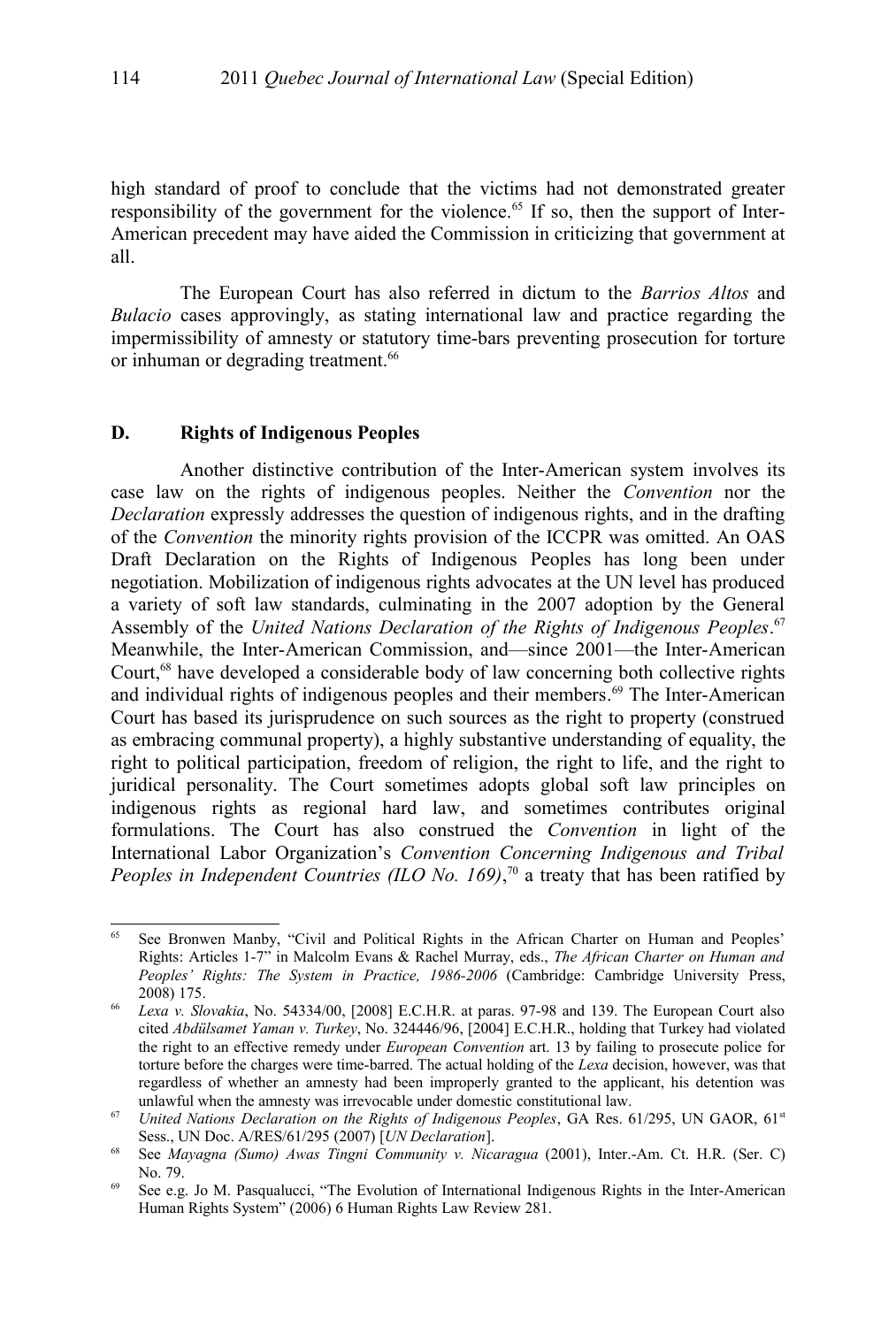twenty countries, most of them in Latin America.<sup>[71](#page-16-1)</sup> This jurisprudence extends both to indigenous peoples descended from the pre-colonial population and to similarly situated "tribal" minority communities.<sup>[72](#page-16-2)</sup>

The 2008 report of UN Special Rapporteur S. James Anaya (who participated significantly in these developments) observed:

> At the regional level, the Inter-American Commission on Human Rights and the Inter-American Court of Human Rights have played a path-breaking role in developing a distinct body of jurisprudence concerning the rights of indigenous peoples in the Americas, with an important normative effect in other regions. These bodies have interpreted the American Declaration of the Rights and Duties of Man and the American Convention on Human Rights in a way that takes account of the specific circumstances of indigenous peoples and tribal communities, affirming for them the right to life, including a dignified collective existence; the right of property over lands, territories and natural resources, including the rights to consultation and consent; and the right to political participation in accordance with their cultural patterns.<sup>[73](#page-16-3)</sup>

Professor Anaya also notes as exemplary the Inter-American Court's recent use of the newly adopted *UN Declaration* to aid in the interpretation of rights under the *Convention*. [74](#page-16-4)

It may be too early to predict the role that the Inter-American case law will play in other human rights systems, or in facilitating the conversion of provisions of the *UN Declaration* from soft law into customary international law. One example may be seen in the explicit invocation by the UN CERD Committee, which monitors compliance with the *International Convention on the Elimination of All Forms of Racial Discrimination*, [75](#page-16-5) of an Inter-American Commission ruling against the United States relating to land claims of the Western Shoshone peoples.<sup>[76](#page-16-6)</sup> The Committee expressed concern about encroachments on Western Shoshone ancestral lands, and further objected

> that the State party's position is made on the basis of processes before the [U.S.] Indian Claims Commission, 'which did not comply with contemporary international human rights norms, principles and standards that govern determination of indigenous property interests', as stressed by

<span id="page-16-0"></span><sup>70</sup> *Convention Concerning Indigenous and Tribal Peoples in Independent Countries (ILO No. 169)*, 72 ILO Official Bull 59 (entered into force 5 September 1991).

<span id="page-16-1"></span><sup>&</sup>lt;sup>71</sup> See e.g. *Yakye Axa Indigenous Community v. Paraguay* (2005), Inter.-Am. Ct. H.R. (Ser. C) No. 125.<br><sup>72</sup> See Pasqualucci *supra* note 69 at 291

<span id="page-16-2"></span>See Pasqualucci, *supra* note [69](#page-15-4) at 291.

<span id="page-16-3"></span><sup>73</sup> S. James Anaya, Special Rapporteur, *Promotion and Protection of all Human Rights, Civil, Political, Economic, Social and Cultural Rights, Including the Right to Development: Report of the Special Rapporteur on the situation of human rights and fundamental freedoms of indigenous people*, UN GAOR,  $9<sup>th</sup> Sess.$ , UN Doc. A/HRC/9/9 (2008) at para. 28 [footnotes omitted].

<span id="page-16-4"></span><sup>74</sup> *Ibid.* at para. 64., citing *Saramaka People v. Suriname* (2007), Inter.-Am. Ct. H.R. (Ser. C) No. 172.

<span id="page-16-5"></span><sup>75</sup> *Convention on the Elimination of All Forms of Racial Discrimination*, 7 March 1966, 660 U.N.T.S. 195 (entered into force 4 January 1969).

<span id="page-16-6"></span><sup>76</sup> See Committee on the Elimination of Racial Discrimination, *Early Warning and Urgent Action Procedure*, CERD Dec 1(68), UN CERDOR, 68th Sess., UN Doc. CERD/C/USA/DEC/1 (2006).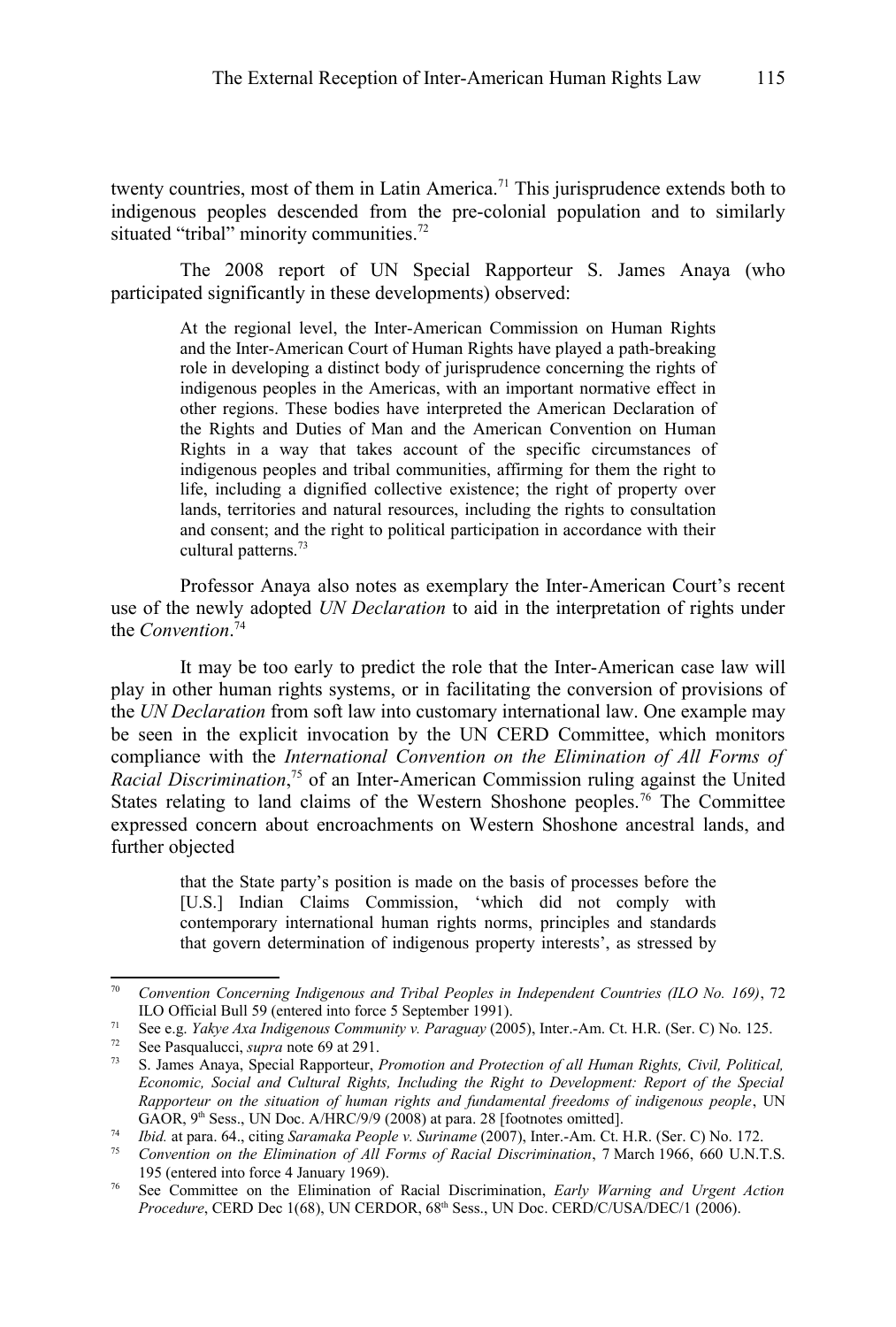the Inter-American Commission on Human Rights in the case of *Mary and Carrie Dann versus United States* (Case 11.140, 27 December 2002).[77](#page-17-0)

The Committee reiterated its recommendations in its concluding observations on the Sixth Periodic Report of the United States.[78](#page-17-1)

## **IV. Other Examples of External Reference**

This section provides some additional instances of the external discussion of Inter-American case law, on subjects less specific to the human rights situation in the Americas. They include the binding character of provisional measures, the extraterritorial application of human rights norms, the recognition of rape as a form of torture, and the right of detained foreign nationals to notice of consular assistance.

In each of these examples, the Inter-American institutions contributed to ongoing international dialogue on human rights norms and practice. In the first three, the Inter-American interpretations were expressly taken into account by other tribunals in resolving similar issues.<sup>[79](#page-17-2)</sup> In the fourth example, the customary silence of the ICJ about regional case law increases uncertainty about the effect.

#### **A. Provisional measures**

One further example of the European Court's invocation of Inter-American case law occurred in that court's 2005 decision in *Mamatkulov and Askarov v. Turkey*. [80](#page-17-3) There, the Grand Chamber abandoned its prior practice and held, over the dissent of three judges, that states were obliged to comply with its interim measures orders, and that failure to comply violates Article 34 of the *European Convention*. [81](#page-17-4) Before reaching that conclusion, the Grand Chamber surveyed the practices of other comparable tribunals that issue "interim," "provisional," or "precautionary" measures to preserve the rights of litigants while their cases are being decided. It cited several provisional measures decisions of the Inter-American Court expressing in varying

<span id="page-17-0"></span><sup>77</sup> *Ibid.* at para. 6. See also the discussion of this matter by the United States in United States of America, *Report Submitted by States Parties Under Article 9 of the Convention: Sixth Periodic Reports of Parties due in 2005*, UN CERDOR, 2007, UN Doc. CERD/C/USA/6 at paras. 342-349.

<span id="page-17-1"></span><sup>78</sup> Committee on the Elimination of Racial Discrimination, *Concluding observations of the Committee on* the Elimination of Racial Discrimination: United States of America, UN CERDOR, 72<sup>d</sup> Sess., UN Doc. CERD/C/USA/CO/6 (2008) at para. 19.

<span id="page-17-2"></span><sup>79</sup> See also *Opuz v. Turkey*, No. 33401/02, [2009] 169 E.C.H.R. at paras. 83-86 [*Opuz*], where a Chamber of the European Court cited the Inter-American Commission's leading decision in *Maria da Penha v. Brazil* (2000), Inter.-Am. Comm. H.R. No. 54/01, Annual Report of the Inter-American Commission on Human Rights 2000, OEA/ser.L/V/II.111/Doc. 20 rev., on the duty of the state to exercise due diligence to protect women against domestic violence. The Chamber also wrote that, in interpreting states' obligations, it would "giv[e] heed to the evolution of norms and principles in international law through other developments such as the Belém do Pará Convention, which specifically sets out States' duties relating to the eradication of gender-based violence." See *Opuz*, *ibid.* at para. 164.

<span id="page-17-3"></span><sup>80</sup> *Mamatkulov and Askarov v. Turkey* [GC], No. 46827/99, [2005] E.C.H.R. [*Mamatkulov*].

<span id="page-17-4"></span><sup>81</sup> *Mamatkulov*, *ibid.* at paras. 128-129.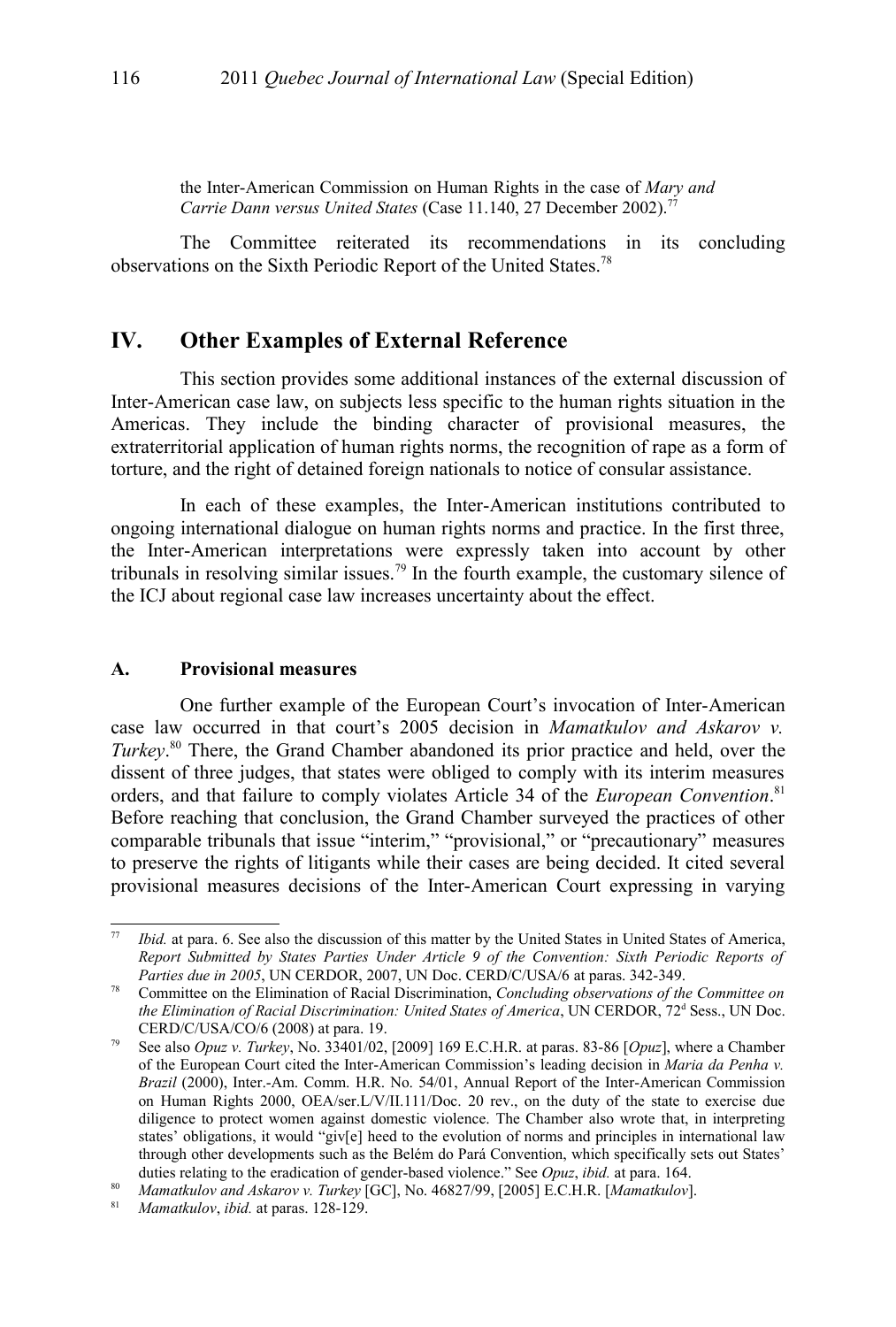language the view that states were obliged to comply with provisional measures in order to ensure the effectiveness of the Court's ultimate decisions.<sup>[82](#page-18-0)</sup> It added:

> The [European] Court observes that the ICJ, the Inter-American Court of Human Rights, the Human Rights Committee and the Committee against Torture of the United Nations, although operating under different treaty provisions to those of the Court, have confirmed in their reasoning in recent decisions that the preservation of the asserted rights of the parties in the face of the risk of irreparable damage represents an essential objective of interim measures in international law. Indeed it can be said that, whatever the legal system in question, the proper administration of justice requires that no irreparable action be taken while proceedings are pending.<sup>[83](#page-18-1)</sup>

Accordingly, the Grand Chamber concluded that the duty of states not to hinder the effective exercise of the right of petition included the obligation to comply with interim measures orders.

The *Mamatkulov* case was part of a series of activist decisions of tribunals asserting binding character for their interlocutory efforts to maintain the status quo during the pendency of their proceedings. The most prominent of these formed part of the ICJ's 2001 decision in *LaGrand (Germany v. United States)*. [84](#page-18-2) The Inter-American Court's case law was surely not the principal influence on the reasoning in *Mamatkulov*, yet the fact that the other regional human rights court regarded its interlocutory orders as binding may well have made it easier for the Grand Chamber to reverse the prior European practice and join an apparent consensus.

#### **B. Extraterritorial Application**

The Inter-American Commission has on several occasions discussed the extraterritorial application of the *Declaration* to OAS member states that are not parties to the *Convention*<sup>[85](#page-18-3)</sup>. Originally drafted as a nonbinding aspirational instrument, the *Declaration* does not contain any provision delineating its scope of application. Both the Commission and the Inter-American Court have since come to regard the *Declaration* as defining human rights obligations made binding by the OAS Charter.<sup>[86](#page-18-4)</sup>

<span id="page-18-0"></span><sup>82</sup> *Ibid.* at para. 53, citing, *inter alia*, *Haitians and Dominicans of Haitian Origin in the Dominican Republic (Dominican Republic*) (2001), Provisional Measures 26-05-01, Inter.-Am. Ct. H.R. (Ser. E); *James et al. v. Trinidad and Tobago* (1999), Provisional Measures 25-05-99, Inter.-Am. Ct. H.R. (Ser. E); *Hilaire et al. v. Trinidad and Tobago* (2002), Inter.-Am. Ct. H.R. (Ser. C) No. 94, at para. 116.

<span id="page-18-1"></span><sup>83</sup> *Ibid.* at para. 124 (precisions added).

<span id="page-18-2"></span><sup>84</sup> *LaGrand Case (Germany v. United States of America)*, [2001] I.C.J. Rep. 466 at para. 109 [*LaGrand*]. Neither *LaGrand* nor the Human Rights Committee's decision in Human Rights Committee, *Views of the Human Rights Committee Under Article 5 Paragraph 4 of the Optional Protocol to the International Covenant on Civil and Political Rights*, CCPR Communication No. 869/1999, UN CCPROR, 70th Sess., UN Doc. CCPR/C/70/D/869/1999 (2000) [*Piandiong et al. v. the Philippines*] cited any Inter-American case law; that is consistent with the general practice of those bodies.

<span id="page-18-3"></span><sup>&</sup>lt;sup>85</sup> See e.g. Christina M. Cerna, "Extraterritorial Application of the Human Rights Instruments of the Inter-American System", in Fons Coomans & Menno T. Kamminga, eds., *Extraterritorial Application of Human Rights Treaties* (Antwerp: Intersentia, 2004) at 141.

<span id="page-18-4"></span><sup>86</sup> *See Interpretation of the American Declaration of the Rights and Duties of Man within the Framework*<br>86 See *Interpretation of the American Declaration of the Rights and Duties of Man within the Framework of Article 64 of the American Convention on Human Rights* (1989), Advisory Opinion OC-10/89,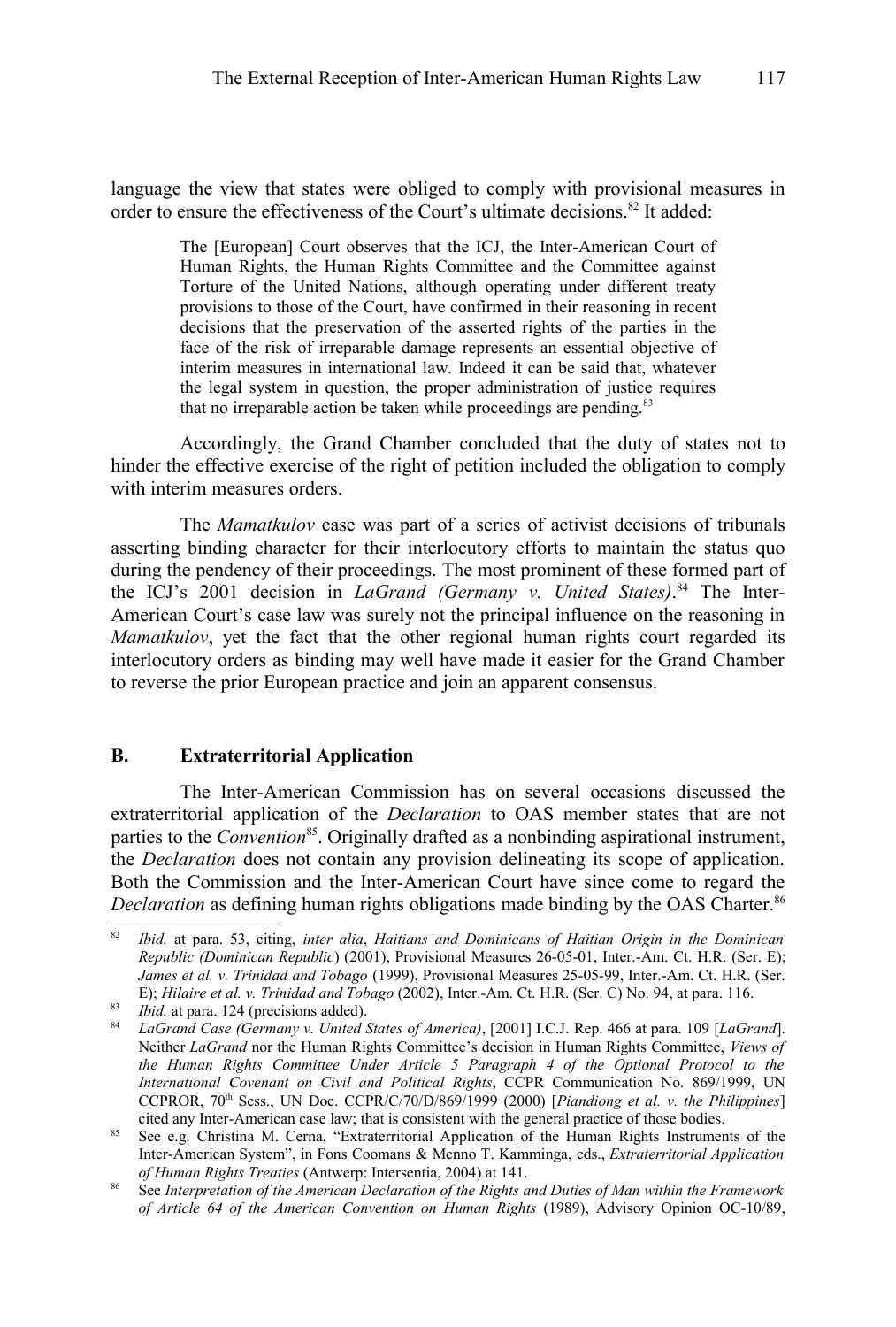Absent any express geographical limitation, the Commission has felt free to elaborate the extraterritorial scope of the *Declaration*. In two prominent decisions in 1999, *Coard et al. v. United States*, [87](#page-19-1) and *Armando Alejandre Jr. et al. v. Cuba*, [88](#page-19-0) the Commission found violations of the *Declaration* in actions taken by the United States with regard to persons detained during its 1983 invasion of Grenada, and in Cuba's 1996 destruction of two civilian aircraft in international airspace off its coast. The Commission drew in part on European human rights case law and interpretations of the ICCPR as supporting its conclusion that the extraterritorial exercises of authority in these cases were limited by the *Declaration*. [89](#page-19-2)

The Grand Chamber of the European Court rejected reliance on the Inter-American Commission's *Coard* decision in its well-known inadmissibility decision regarding the NATO bombing of Serbia, *Banković et al. v. Belgium et al.*[90](#page-19-3) The Grand Chamber pointed to the absence of limiting language in the *Declaration*:

> [The Court] notes that Article 2 of the American Declaration on the Rights and Duties of Man 1948 referred to in the above-cited *Coard* Report of the Inter-American Commission of Human Rights […] contains no explicit limitation of jurisdiction. […] While the text of Article 1 of the American Convention on Human Rights […] contains a jurisdiction condition similar to Article 1 of the European Convention, no relevant case law on the former provision was cited before this Court by the applicants.<sup>[91](#page-19-4)</sup>

As a result, the Grand Chamber took no Inter-American decisions into account in analyzing the extraterritorial effect of a regional human rights instrument.

Other panels of the European Court have sometimes cited *Coard* more favorably when distinguishing *Banković*, or moving beyond it. In *Issa et al. v. Turkey*,<sup>[92](#page-19-5)</sup> a Chamber considered the state's responsibility for deaths allegedly caused by its troops during operations in the Kurdish region of northern Iraq. The Chamber cited two European Commission cases, *Coard*, and two early HRC decisions involving Uruguay, all applying human rights treaties to persons under the authority and control of a state's agents in another state's territory.<sup>[93](#page-19-6)</sup> Ultimately, however, the Chamber found insufficient evidence that the deaths occurred within the area of Turkish operations.<sup>[94](#page-19-7)</sup> In *Isaak v. Turkey*,<sup>[95](#page-19-8)</sup> a different chamber repeated the same citations in rejecting the state's objections to the admissibility of claims concerning a Greek Cypriot demonstrator allegedly beaten to death in the UN buffer zone adjoining the region of Cyprus occupied by Turkey.

<span id="page-19-1"></span>Inter.-Am. Ct. H.R. (Ser. A) No. 10.

<sup>87</sup> *Coard et al. v. United States* (1999), Inter.-Am. Comm. H.R. No. 109/99, Annual Report of the Inter-American Commission on Human Rights: 1999, OEA/Ser.L/V/II.106/Doc.6 rev. [*Coard*].

<span id="page-19-0"></span><sup>88</sup> *Armando Alejandre Jr. et al. v. Cuba* (1999), Inter.-Am. Ct. H.R., No. 86/99, Annual Report of the Inter-American Commission on Human Rights, OEA/Ser.L/V/II.106/Doc.6 rev. [*Alejandre*].

<span id="page-19-2"></span><sup>89</sup> *Coard*, *supra* note [87](#page-19-1) at paras. 37, 6; *Alejandre*, *supra* note [88](#page-19-0) at paras. 23-24, 14, 16.

<span id="page-19-3"></span><sup>90</sup> *Banković et al. v. Belgium et al.* (dec.) [GC], No. 52207/99, [2001] XII E.C.H.R. at paras. 23-24, 78.

<span id="page-19-4"></span><sup>91</sup> *Ibid.* at para. 78 [*Banković*].

<span id="page-19-5"></span><sup>92</sup> *Issa et al. v. Turkey*, No. 31821/96, [2004] E.C.H.R..

<span id="page-19-6"></span><sup>93</sup> *Ibid.* at para. 71.

<span id="page-19-7"></span><sup>94</sup> *Ibid.* at para. 81.

<span id="page-19-8"></span><sup>95</sup> *Isaak et al. v. Turkey* (dec.), No. 44587/98, [2006] E.C.H.R..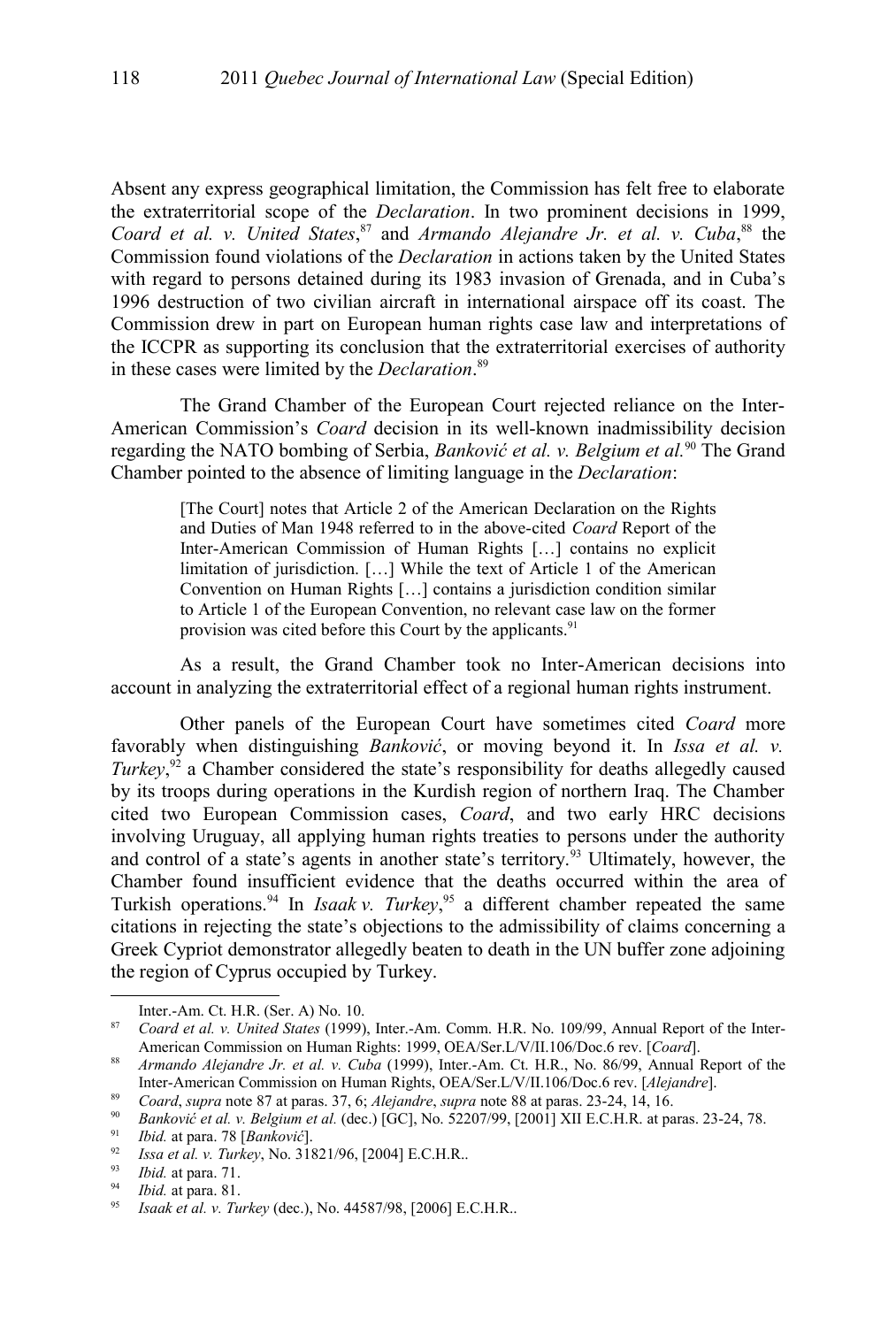The respectful citation of *Coard* suggests the European Court's perception of external support for its cautious efforts to expand human rights constraints to some forms of extraterritorial government action. Thus far, at least, these cases have not cited the more radical interpretation in *Alejandre*, finding an exercise of authority in the firing of a missile, a conclusion more fundamentally inconsistent with *Banković*. [96](#page-20-0)

### **C. Rape as Torture**

The Inter-American Commission was one of the first international tribunals to hold that rape as a form of mistreatment inflicted by government agents meets the elements of an international definition of torture.<sup>[97](#page-20-1)</sup> In its February 1995 report on Haiti, the Commission described the use of rape as a method of retaliation against supporters of President Aristide, and concluded that "rape represents not only inhumane treatment that infringes upon physical and moral integrity under Article 5 of the [American] Convention, but also a form of torture in the sense of Article 5(2) of that instrument".[98](#page-20-2) Referring to the elements of the Inter-American and UN conventions against torture, the Commission observed: "From the testimonies and expert opinions provided in the documentation to the Commission, it is clear that in the experience of torture victims, rape and sexual abuse are forms torture which produce some of the most severe and long-lasting traumatic effects."[99](#page-20-3) The Commission reached a similar conclusion in an individual case, *Raquel Martí de Mejía v. Peru*, the following year.<sup>[100](#page-20-4)</sup> The Commission relied on the physical and mental suffering experienced by rape victims, and also cited the longstanding conclusion of the UN Special Rapporteur on Torture that rape was a form of physical torture $101$ 

A few days later, the European Commission on Human Rights issued its report in *Aydin v. Turkey*,<sup>[102](#page-20-6)</sup> involving rape and other mistreatment of a young woman in police custody. The Commission concluded that rape by persons in authority over a detained victim inflicted "acute physical and psychological suffering" and must be regarded as torture within the meaning of the European Convention. The Commission then referred the case to the European Court, which observed:

<span id="page-20-0"></span>See e.g. John Cerone, "Human Dignity in the Line of Fire: The Application of International Human Rights Law During Armed Conflict, Occupation, and Peace Operations" (2006) 39 Vand. J. Transnat.'l L. 1447 at 1479-1481, 1485.

<span id="page-20-1"></span><sup>97</sup> See Louis Henkin et al., *Human Rights* (New York: Foundation Press, 1999) at 372-383.

<span id="page-20-2"></span><sup>98</sup> OAS, Inter-American Commission, *Report on the Situation of Human Rights in Haiti* OR OEA/Ser.L/V/II.88/Doc.10 rev. (1995).

<span id="page-20-3"></span><sup>99</sup> *Ibid.* at para. 134.

<span id="page-20-4"></span><sup>100</sup> *Raquel Martí de Mejía v. Peru* (1996), Inter.-Am. Comm. H.R. No. 5/96, at 157, Annual Report of the Inter-American Commission on Human Rights, OEA/Ser.L/V/II.91/Doc.7 (1996) [*Mejía*].

<span id="page-20-5"></span><sup>101</sup> *Ibid.* at 46, citing the first report of P. Kooijmans, Special Rapporteur, *Torture and Other Cruel, and* inhuman or degrading treatment or punishment, UN ESCOR, 42<sup>d</sup> Sess., Doc. E/CN.4/1986/15 (1986) para. 119, listing methods of physical torture and methods of psychological torture.

<span id="page-20-6"></span><sup>102</sup> *Aydin v. Turkey* (1996) 50 Eur. Comm'n. H.R. D.R. at para. 189. Given the close proximity of dates, the European Commission had no opportunity to cite the Inter-American Commission's decision in *Mejía*.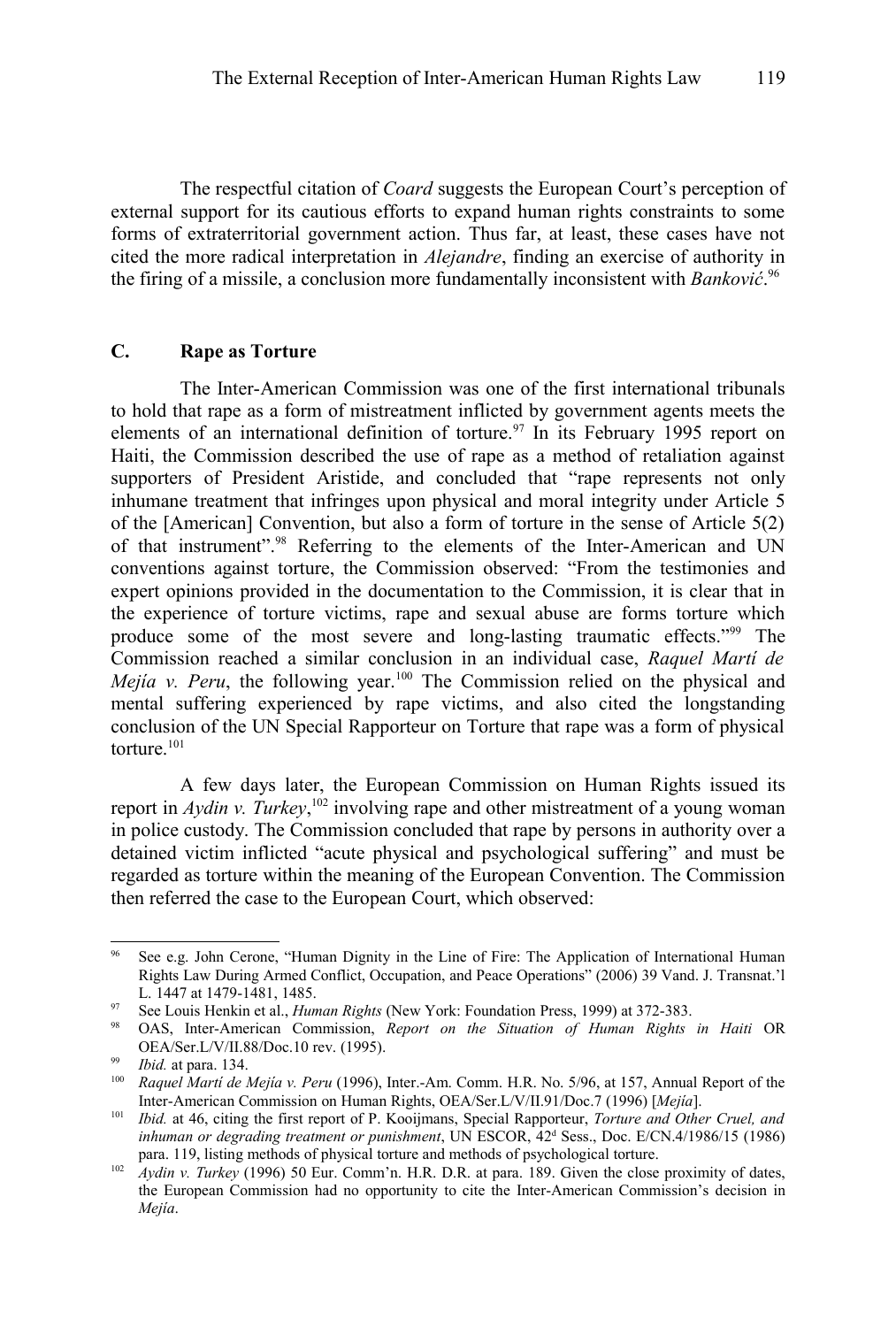Rape of a detainee by an official of the State must be considered to be an especially grave and abhorrent form of ill-treatment given the ease with which the offender can exploit the vulnerability and weakened resistance of his victim. Furthermore, rape leaves deep psychological scars on the victim which do not respond to the passage of time as quickly as other forms of physical and mental violence. The applicant also experienced the acute physical pain of forced penetration, which must have left her feeling debased and violated both physically and emotionally.<sup>[103](#page-21-1)</sup>

The Court's earlier summary of the international law background relevant to its decision noted that Amnesty International had called its attention to the *Mejía* decision of the Inter-American Commission,<sup>[104](#page-21-2)</sup> but the Court made no further mention of *Mejía* in its own analysis.

The Trial Chamber of the International Criminal Tribunal for the former Yugoslavia (ICTY) engaged at length with both the *Mejía* and *Aydin* cases in its explication of rape as the war crime of torture, in the *Čelebići Camp* case. [105](#page-21-0) The court pointed out that the Inter-American Commission's decision had invoked the standards of the *Inter-American Convention on the Prevention and Punishment of Torture*,<sup>[106](#page-21-3)</sup> which omits the element of "severe" suffering from its definition of torture, unlike the UN *Convention against Torture and Other Cruel, Inhuman or Degrading Treatment or Punishment* or customary international law, but suggested that a finding of severe suffering could be implied from the Inter-American Commission's description of the consequences.[107](#page-21-4) A different ICTY Trial Chamber followed this analysis shortly thereafter in the *Furundžija* case; this judgment referred in passing to *Mejía* as a decision of "the Inter-American Court of Human Rights," which may suggest that the panel was not overly concerned with the distinction between the Court and the Commission<sup>[108](#page-21-5)</sup>

Thus the Inter-American Commission contributed to the formation of a consensus among international tribunals that the harms resulting from rape rose to a level that should be characterized legally as torture (assuming that any other elements of the operative definition, such as government involvement, were met). This recognition was not original, but rather endorsed an argument that UN experts and feminist advocates had been making in the preceding years. The eventual acceptance

<span id="page-21-1"></span><sup>103</sup> *Aydin v. Turkey* (1997) VI Eur. Ct. HR. (Ser. A) at para. 83 [*Aydin*]. Aydin had been subjected to a series of forms of mistreatment, but the Court also observed that "the especially cruel act of rape" amounted to torture if regarded separately. *Ibid.* at para. 86.

<span id="page-21-2"></span><sup>&</sup>lt;sup>104</sup> *Ibid.* at para. 51. Amnesty had also referred to reports of the UN Special Rapporteur and pending indictments for rape as a form of torture at the International Criminal Tribunal for the former Yugoslavia.

<span id="page-21-0"></span><sup>105</sup> *Čelebići Camp Case (Prosecutor v. Delalić et al.)*, IT-96-21-T, Judgment (16 November 1998) at paras. 480-89 (International Criminal Tribunal for Former Yugoslavia, Trial Chamber) [*Čelebići Camp*].

<span id="page-21-3"></span><sup>&</sup>lt;sup>106</sup> *Inter-American Convention to Prevent and Punish Torture*, 9 December 1985, O.A.S.T.S. No. 67 (entered into force 28 February 1987) [*Inter-American Convention Against Torture*].

<span id="page-21-4"></span><sup>107</sup> *Čelebići Camp*, *supra* note [105](#page-21-0) at para. 486.

<span id="page-21-5"></span><sup>108</sup> *Prosecutor v. Furundžija*, IT-95-17/1-T, Judgment (10 December 1998) at para. 163 (International Criminal Tribunal for Former Yugoslavia, Trial Chamber).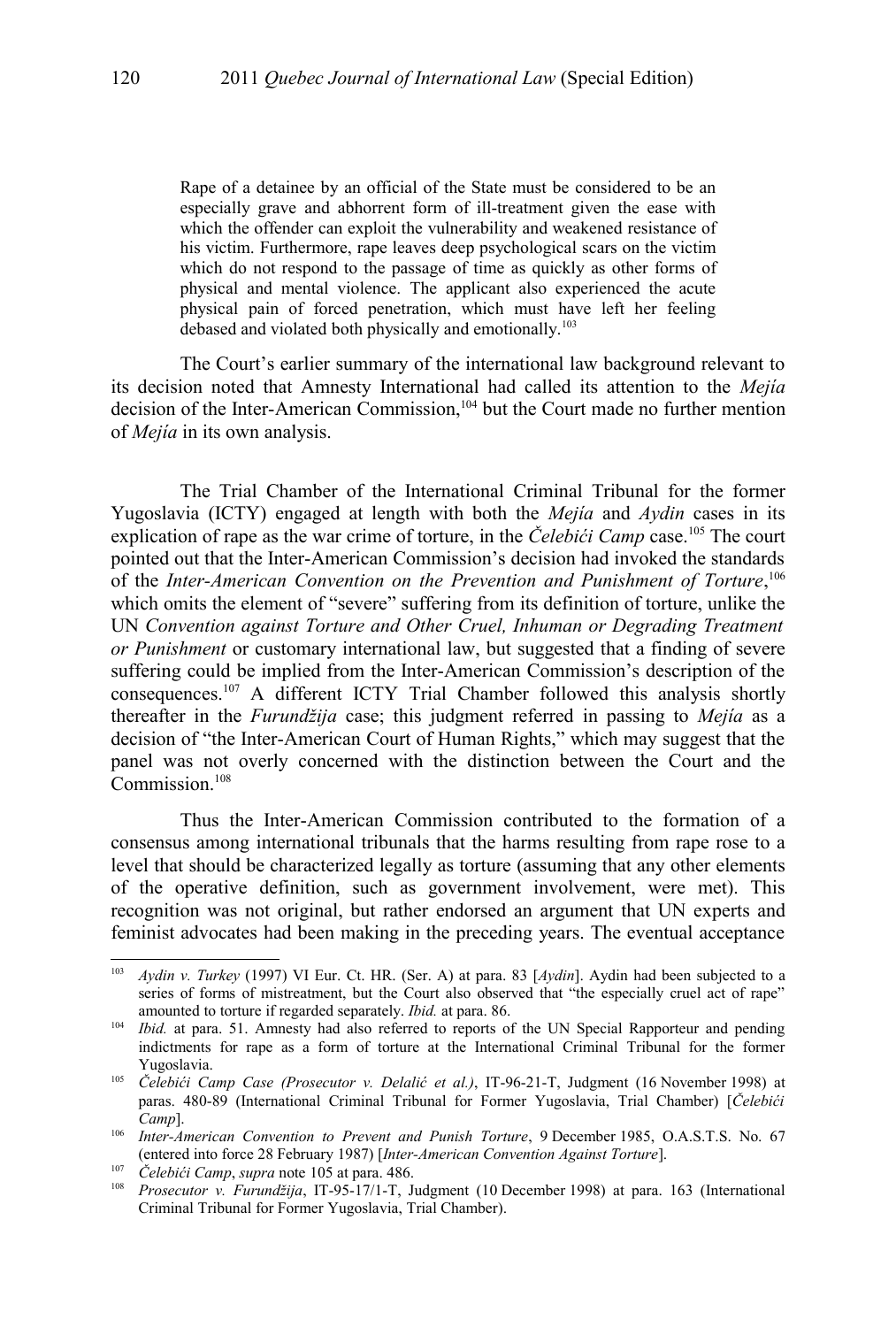of this proposition as international law represented a significant accomplishment. The Inter-American Court itself later had the opportunity to express its agreement in the Castro-Castro Prison Case,<sup>[109](#page-22-0)</sup> citing the European Court's *Aydin* decision and other international materials—but not *Mejía*—in support of the conclusion that rape constituted torture within the meaning of the *Convention* and the *Inter-American Convention Against Torture*.

### **D. Consular Assistance**

Judges of the Inter-American Court have identified as one of their contributions to international legal discourse the recognition of an individual right to notice of consular assistance under Article 36 of the *Vienna Convention on Consular Relations*. The Court was the first international tribunal to elaborate this interpretation, as part of a lengthy advisory opinion requested by Mexico, *The Right to Information on Consular Assistance in the Framework of the Guarantees of the Due Process of Law*. [110](#page-22-1) The request arose from objections by Mexico and other states to procedures employed in capital cases involving their nationals in the United States, an OAS state that has not ratified the *Convention*. The Court exercised its advisory jurisdiction under Article 64 of the *Convention*, which extends to "other treaties concerning the protection of human rights in the American states." The Court construed Article 36 as not only granting an individual right but serving to protect human rights, bringing it within the range of advisory jurisdiction, and also construed Articles 6 and 14 of the ICCPR as requiring compliance with this individual right. Subsequently, the ICJ adopted the theory that Article 36 confers an individual right to notice of consular assistance, in the *LaGrand* case, and applied it again in the *Avena* case.[111](#page-22-2)

Judge Cançado Trindade has praised the Inter-American Court's "truly pioneering Advisory Opinion No. 16, […] [which] has acted as a source of inspiration for international jurisprudence *in statu nascendi* regarding this matter".<sup>[112](#page-22-3)</sup> It is probable that the Inter-American Court's advisory opinion contributed to the *LaGrand* decision, but it would be difficult to calibrate the contribution. Germany's initial Memorial in *LaGrand* was completed before the advisory opinion issued, and that Memorial may have been persuasive enough. The advisory opinion did figure significantly in the subsequent briefing and argument.<sup>[113](#page-22-4)</sup> The ICJ had already taken its first step in its confrontation with the United States by issuing a provisional measures

<span id="page-22-0"></span><sup>109</sup> *Miguel Castro-Castro Prison v. Peru* (2006), Inter.-Am. Ct. H.R. (Ser. C) No. 160, at paras. 310-313.

<span id="page-22-1"></span><sup>110</sup> *The Right to Information on Consular Assistance in the Framework of the Guarantees of the Due Process of Law (1999)*, Advisory Opinion OC-16/99, Inter.-Am. Ct. H.R. (Ser. A) No. 16.

<span id="page-22-2"></span><sup>111</sup> *LaGrand*, *supra* note [84](#page-18-2) and *Case Concerning Avena and Other Mexican Nationals (Mexico v. United States)*, [2004] I.C.J. Rep. 12 [*Avena*].

<span id="page-22-3"></span><sup>112</sup> *Acosta-Calderon v. Ecuador* (2005), Concurring opinion of Judge A. Cançado Trindade, Inter.-Am. Ct. H.R. (Ser. C) No. 129, at para. 14.

<span id="page-22-4"></span><sup>113</sup> See e.g. *LaGrand Case (Germany v. United States of America)*, Public Sitting (13 November 2000 at 10 a.m.) [2001] ICJ Pleadings at 23: "[N]one of these judgments is anything like as relevant to the problem before you, Mr. President, as is the Advisory Opinion of the Inter-American Court."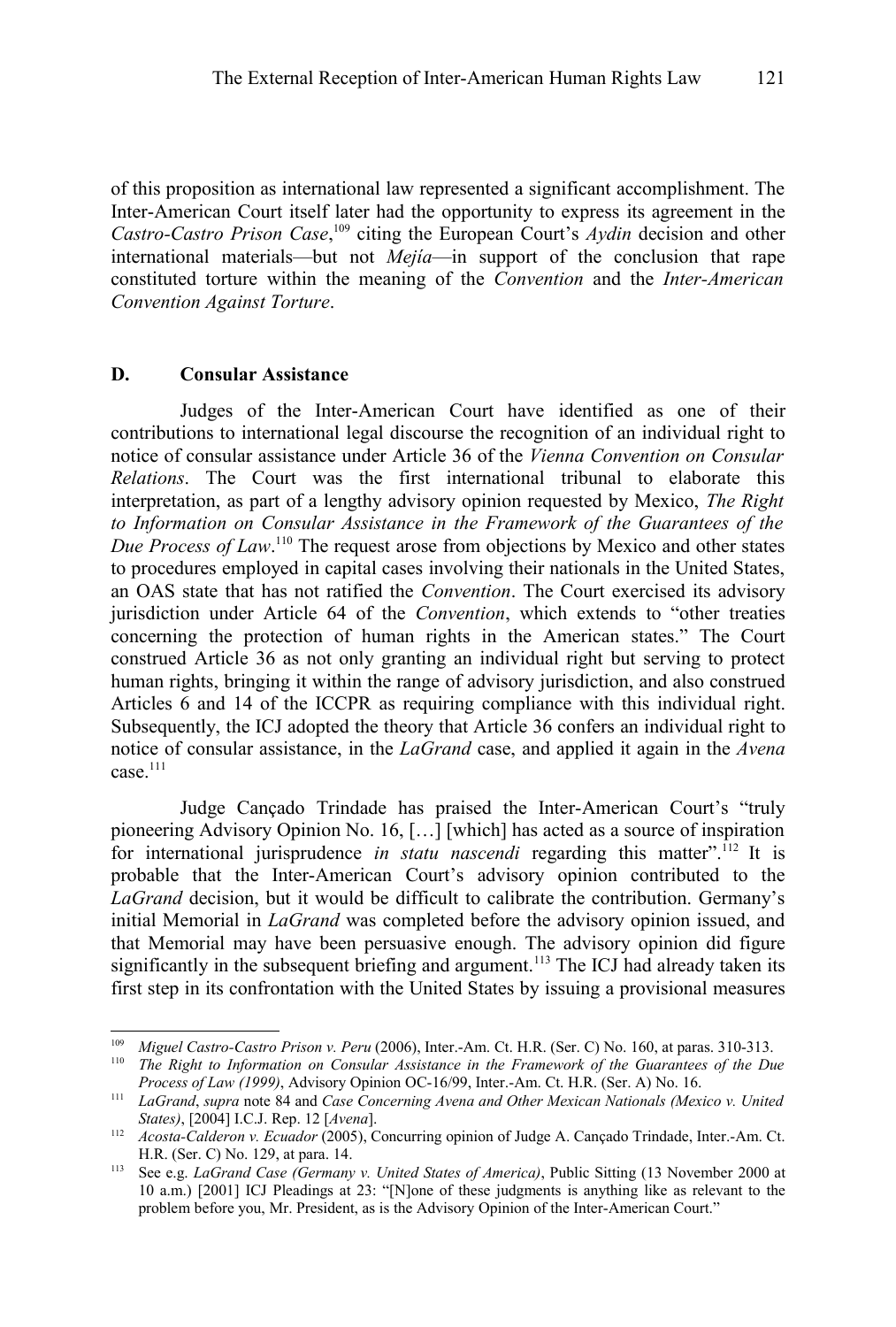order in the Breard case in April 1998.[114](#page-23-1) The ICJ did not cite the advisory opinion in the *LaGrand* judgment, though that may simply illustrate its general habit of not citing European or Inter-American Court decisions.[115](#page-23-2) No separate opinion in *LaGrand* cited the advisory opinion; regional human rights decisions have occasionally featured in separate concurring or dissenting opinions of ICJ judges.<sup>[116](#page-23-0)</sup>

The advisory opinion was cited for a broader proposition, the need for strict observance of procedural fairness in death penalty trials, by the European Court in the *Öcalan* case. The Chamber that initially heard that case cited the advisory opinion, the Inter-American Court's decision in the *Hilaire* Case,<sup>[117](#page-23-3)</sup> the UN *Safeguards for the Rights of Those Facing Death Penalty* , [118](#page-23-4) and three HRC decisions on individual communications, as steps in its reasoning toward the conclusion that the passing of a death sentence after an unfair trial inflicts inhuman or degrading treatment on a defendant, even if the sentence is never executed.<sup>[119](#page-23-5)</sup> Upon referral, the Grand Chamber repeated these citations and quoted the original Chamber's discussion, reaching the same conclusion.<sup>[120](#page-23-6)</sup>

<span id="page-23-1"></span><sup>114</sup> *Case Concerning the Vienna Convention on Consular Relations (Paraguay v. United States of America),* Request for the Indication of Provisional Measures, [1998] I.C.J. Rep. 248. The order sought to prevent the execution of a Paraguayan national in Virginia pending resolution of a dispute about the meaning and effect of Article 36. Paraguay and the United States ultimately settled the case after Virginia carried out the execution.

<span id="page-23-2"></span><sup>115</sup> See Gentian Zyberi, *The Humanitarian Face of the International Court of Justice: Its Contribution to Interpreting and Developing International Human Rights and Humanitarian Law Rules and Principles* (Antwerpen: Intersentia, 2008) at 395-399, 405-406, discussing the failure of the ICJ to engage with the case law of the regional human rights courts.

<span id="page-23-0"></span><sup>116</sup> See *ibid.* at 396-397; *Case Concerning Oil Platforms (Islamic Republic of Iran v. United States of America)*, Separate opinion of Judge Higgins, [2003] I.C.J. Rep. 161 at 234, para. 33, citing *Velásquez-Rodríguez*, *supra* note [16,](#page-5-2) on the desirability of specifying a standard of proof; *Application for Revision of the Judgment of 11 September 1992 in the Case Concerning the Land, Island and Maritime Frontier Dispute (El Salvador v. Honduras, Nicaragua intervening)*, Dissenting opinion of Judge *ad hoc* Paolillo, [2003] ICJ Rep. 392 at 423, note 8., citing *Genie-Lacayao v. Nicaragua* (1997), Application for Judicial Review of the Judgment, Inter.-Am. Ct. H.R. (Ser. C) No. 45, on the requirements for revision of a judgment. Not surprisingly, Judge Cançado Trindade began citing Inter-American Court decisions, as well as ideas he had previously expressed in his separate opinions, in his first dissenting opinion on the ICJ. See *Case Concerning Questions Relating to the Obligation to Prosecute or Extradite (Belgium v. Senegal)*, Request for Indication of Provisional Measures: Dissenting opinion of Judge Cançado Trindade, [2009] I.C.J. Rep. at para. 67, citing ICTY and Inter-American Court cases for the proposition that the prohibition of torture is *jus cogens*.

<span id="page-23-3"></span><sup>117</sup> *Hilaire et al.*, *supra* note [82.](#page-18-0)

<span id="page-23-4"></span><sup>118</sup> *Safeguards for the Rights of Those Facing Death Penalty*, *supra* note [17](#page-6-0) at 33.

<span id="page-23-5"></span><sup>119</sup> *Öcalan v. Turkey*, No. 46221/99, [2003], E.C.H.R. at paras. 59-64, 203.

<span id="page-23-6"></span><sup>120</sup> *Öcalan v. Turkey* [GC], No. 46221/99, [2005] IV E.C.H.R., paras. 60, 166, 175.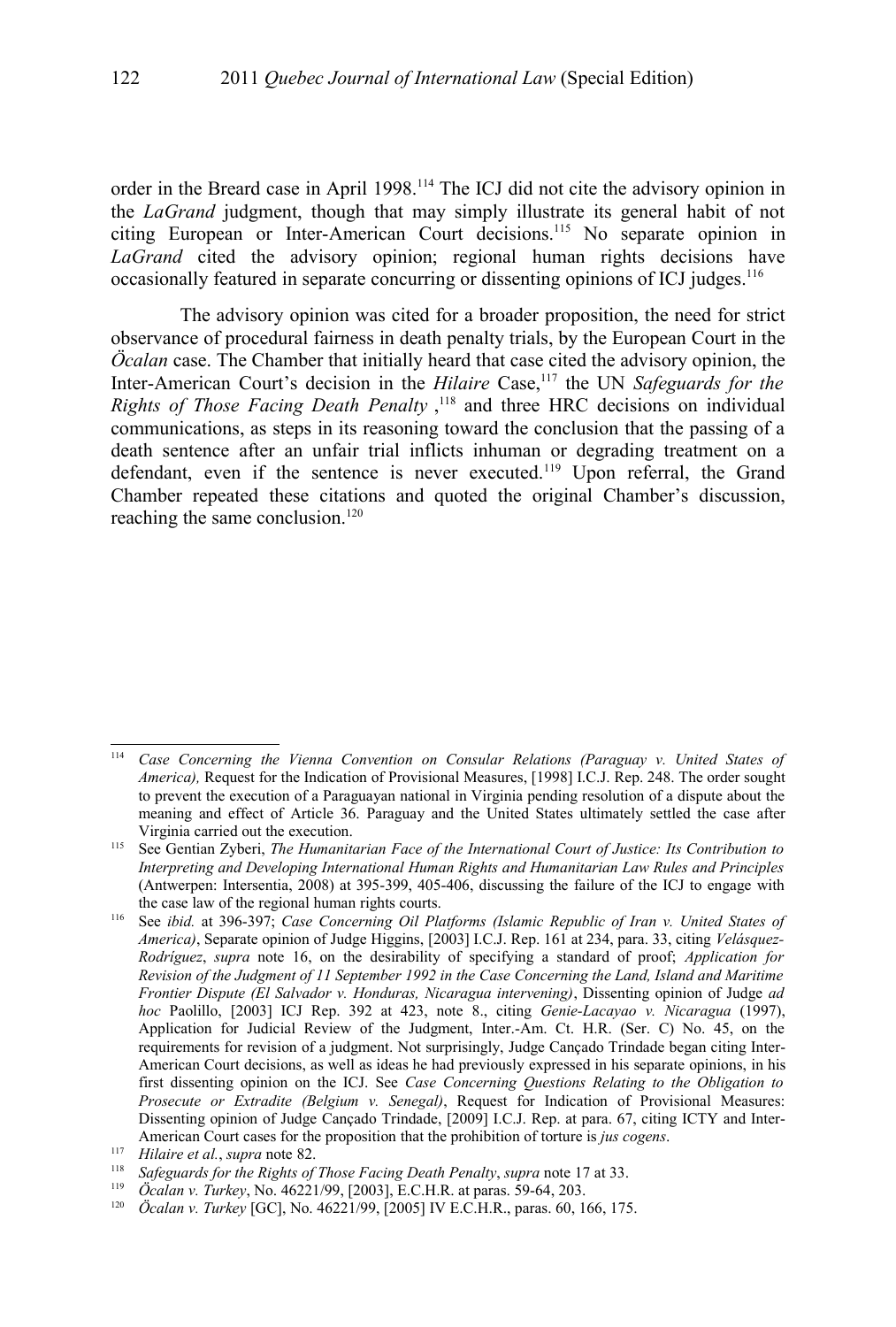## **V.** *Jus cogens* **as Counter example**

Finally, mention should be made of a major theme in the Inter-American Court's jurisprudence that has not had wide influence, despite the Court's evident desire to exert it. In recent years, the Inter-American Court and individual judges have taken an interest in characterizing certain norms relating to human rights as peremptory norms of international law, or *jus cogens*. Recognizing norms as *jus cogens* can serve purposes internal to the system, such as intensifying the condemnation of a violation or justifying a more extensive remedy. [121](#page-24-0) But the Court has also employed the concept in the hope of obliging states not subject to its jurisdiction and contributing directly to global international law, indeed, to defining "the basic principles of the international legal order," and identifying obligations binding on "all States, as members of the international community".<sup>[122](#page-24-1)</sup>

This project is associated particularly, though not exclusively, with the Court's former President, Judge Cançado Trindade, who has explained *jus cogens* as "an open category, which expands itself to the extent that the universal juridical conscience (material source of all Law) awakens for the necessity to protect the rights inherent to each human being in every and any situation".<sup>[123](#page-24-2)</sup> He has observed:

> The Inter-American Court has probably done for such identification of the expansion of *jus cogens* more than any other contemporary international tribunal. It is important that it continues doing so, in the gradual construction, at the beginning of this XXIst century, of a new *jus gentium*, the international law for humankind.<sup>[124](#page-24-3)</sup>

The Court's list of *jus cogens* norms includes both familiar candidates and discoveries of its own. Prohibitions on slavery, physical and psychological torture, forced disappearance, and extrajudicial execution,<sup>[125](#page-24-4)</sup> resonate with the examples proposed in the 1980s by the American Law Institute.[126](#page-24-5) More innovative identifications include the apparent suggestion that crimes against humanity inherently violate *jus cogens*, [127](#page-24-6) the finding that statutes of limitations for crimes against humanity violate *jus cogens*, [128](#page-24-7) and the conclusion that failure to punish perpetrators of crimes against humanity violates *jus cogens*, because "[a]ccess to

<span id="page-24-0"></span><sup>121</sup> It can also perform its original function under the *Vienna Convention on the Law of Treaties*, by invalidating a treaty that violates *jus cogens*. See *Aloeboetoe et al. v. Suriname* (1993), reparations and costs, Inter.-Am. Ct. H.R. (Ser. C) No. 15.

<span id="page-24-1"></span><sup>&</sup>lt;sup>122</sup> *Juridical Condition and Rights of the Undocumented Migrants (2003), Advisory Opinion OC-18/03,* Inter-Am. Ct. H.R. (Ser. A) No. 18, at paras. 99-100 [OC-18/03].

<span id="page-24-2"></span><sup>&</sup>lt;sup>123</sup> *Ibid.*, concurring opinion of Judge Cançado-Trindade at para. 68.

<span id="page-24-3"></span><sup>124</sup> *Caesar v. Trinidad and Tobago* (2005), Separate Opinion of Judge Cançado Trindade, Inter.-Am. Ct. H.R. (Ser. C) at para. 92.

<span id="page-24-4"></span><sup>125</sup> See *Aloeboetoe et al.*, *supra* note [121,](#page-24-0) at para. 57; *Maritza Urrutia v. Guatemala* (2003), Inter.-Am. Ct. H.R. (Ser. C) No. 103, at para. 92; *Goiburú et al. v. Paraguay* (2006), Inter.-Am. Ct. H.R. (Ser. C) No. 153, at para. 93 [*Goiburú et al.*]; *Gómez-Paquiyauri Brothers v. Peru* (2004), Inter.-Am. Ct. H.R. (Ser. C) No. 110, at para. 76.

<span id="page-24-5"></span><sup>&</sup>lt;sup>126</sup> See American Law Institute, "Restatement of the Law: Foreign Relations Law of the United States" (St-Paul: American Law Institute Publishers, 1987) at sec. 702 and comment n.

<span id="page-24-6"></span><sup>127</sup> See *Almonacid-Arellano et al.*, *supra* note [59](#page-14-2) at para. 99.

<span id="page-24-7"></span><sup>128</sup> *Ibid.* at para. 153.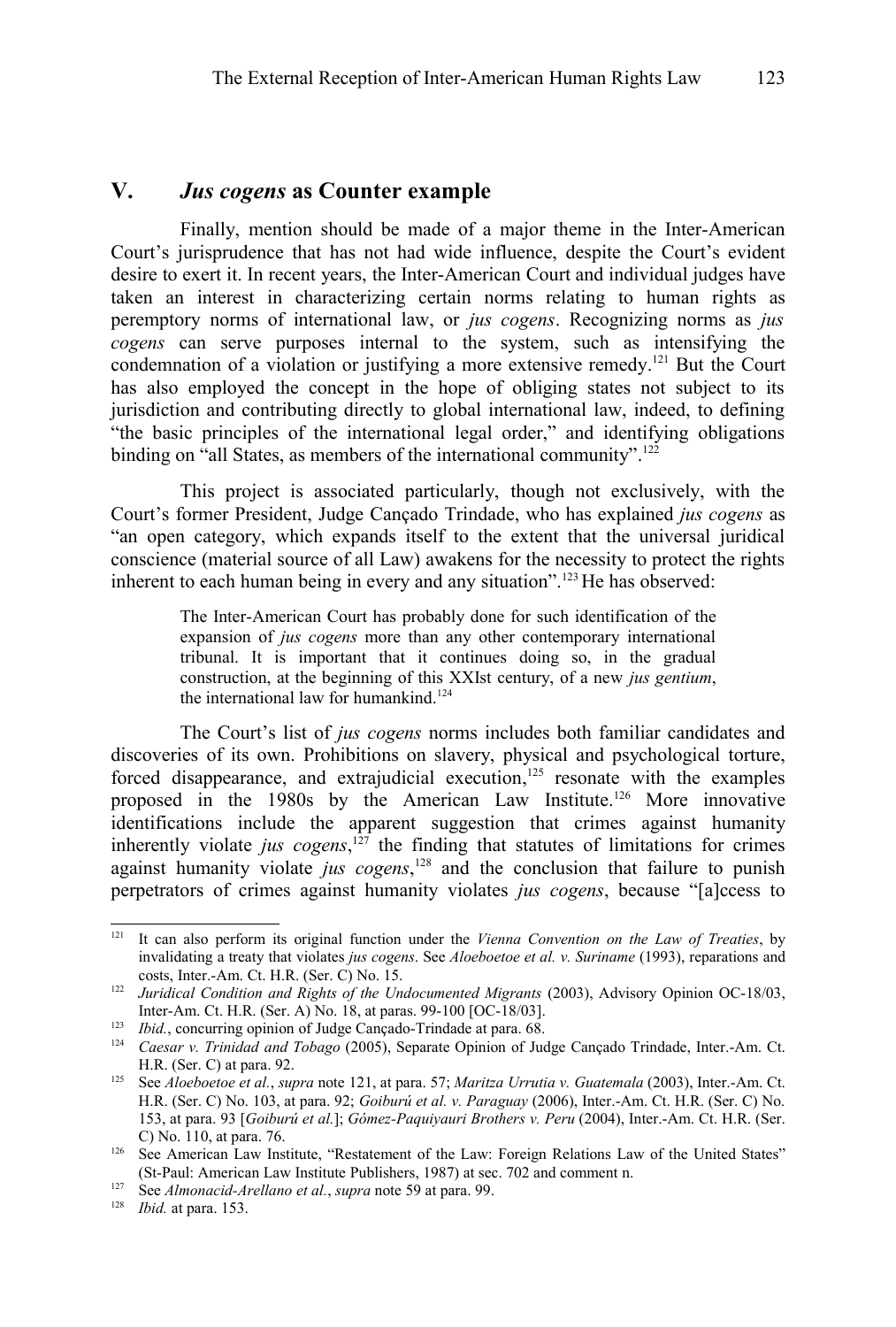justice is a peremptory norm of international law".<sup>[129](#page-25-1)</sup> Most potent of all, however, is the Inter-American Court's *jus cogens* prohibition on discrimination, which encompasses all forms of discrimination in all matters affecting human rights, including both direct and indirect discrimination, and entailing a *jus cogens* responsibility of states to prevent such discrimination by private actors.<sup>[130](#page-25-2)</sup>

Thus far, at least, these latter contributions have not received much external confirmation of their universal validity. The European Court has not looked to the Inter-American Court for identification of *jus cogens* norms.[131](#page-25-3) The ICJ is very sparing in its use of *jus cogens*, and strikingly even the concurring opinion of Professor Dugard, as judge *ad hoc* in *DRC v. Rwanda*,<sup>[132](#page-25-0)</sup> did not mention Inter-American jurisprudence in his examination of the concept. The African Commission, in a short detour on *jus cogens* in the *Zimbabwe Human Rights NGO Forum* case,<sup>[133](#page-25-4)</sup> did not mention the Inter-American Court's views, although other passages in the same decision discussed Inter-American jurisprudence on other issues.

Some European authors have expressed concern about the methodology and results of the Inter-American Court's efforts to expand *jus cogens*. For example, Andrea Bianchi, otherwise favorable to the concept, has written:

> one of the major threats posed to the concept of *jus cogens* is the tendency by some of its most fervent supporters to see it everywhere. To illustrate this risk, reference could aptly be made to the Inter-American Court of Human Rights' Advisory Opinion on the juridical condition and rights of undocumented migrants. […] [T]he somewhat axiomatic reasoning of the Court, linked with fairly vague notions of natural law, is unlikely to foster the cause of *jus cogens*, particularly among the sceptics.<sup>[134](#page-25-5)</sup>

On the other hand, Andrew Clapham has praised the same advisory opinion as a "breakthrough" on the human rights obligations of individuals, while noting

<span id="page-25-1"></span><sup>129</sup> *Goiburú et al.*, *supra* note [125](#page-24-4) at para. 131.

<span id="page-25-2"></span><sup>130</sup> See *YATAMA v. Nicaragua* (2005), Inter.-Am. Ct. H.R. (Ser. C) No. 127, at para. 184; OC-18/03, *supra* note [122.](#page-24-1)

<span id="page-25-3"></span><sup>131</sup> See e.g. *Jorgic v. Germany*, No. 74613/01, [2007] IX E.C.H.R. at para. 68, recognizing the prohibition of genocide as a *jus cogens* norm; *Al-Adsani v. United Kingdom*, No. 35763/97, [2001] XI E.C.H.R. at paras. 60-61, recognizing the prohibition of torture as a *jus cogens* norm.

<span id="page-25-0"></span><sup>132</sup> *Case Concerning Armed Activities on the Territory of the Congo (New Application: 2002) (Democratic Republic of the Congo v. Rwanda)*, Separate opinion of Judge *ad hoc* Dugard, [2006] I.C.J. Rep. 6 at 86-91. In contrast, the Joint Separate Opinion of Judges Higgins, Kooijmans, Elaraby, Owada and Simma, addressing a different issue in the same case, cited the Inter-American Court along with the European Court and the HRC on the subject of the power of a tribunal to decide upon the compatibility of reservations with a treaty; *Ibid.* at 69, citing *The Effect of Reservations on the Entry into Force of the American Convention (Arts 74 and 75)*, Advisory Opinion OC-2/82, Inter-Am. Ct. H.R. (Ser. A) No. 2; and *Restrictions to the Death Penalty*, Advisory Opinion OC-3/83, Inter.-Am. Ct. H.R. (Ser. A) No. 3.

<span id="page-25-4"></span><sup>133</sup> *Zimbabwe Human Rights NGO Forum*, *supra* note [17](#page-6-0) at para. 149 and note [58.](#page-14-1) See section III(C), above.

<span id="page-25-5"></span><sup>134</sup> Andrea Bianchi, "Human Rights and the Magic of *Jus Cogens*", (2008) 19 E.J.I.L. 491 at 506 [footnotes omitted]; See also Hélène Tigroudja, "La Cour interaméricaine des droits de l'Homme au service de 'l'humanisation du droit international public.' Propos autour des récents arrêts et avis" (2006) 52 A.F.D.I. 617, at 628-630. The author's own reservations are expressed in Neuman, *supra* note [14](#page-5-0) at 117-22.